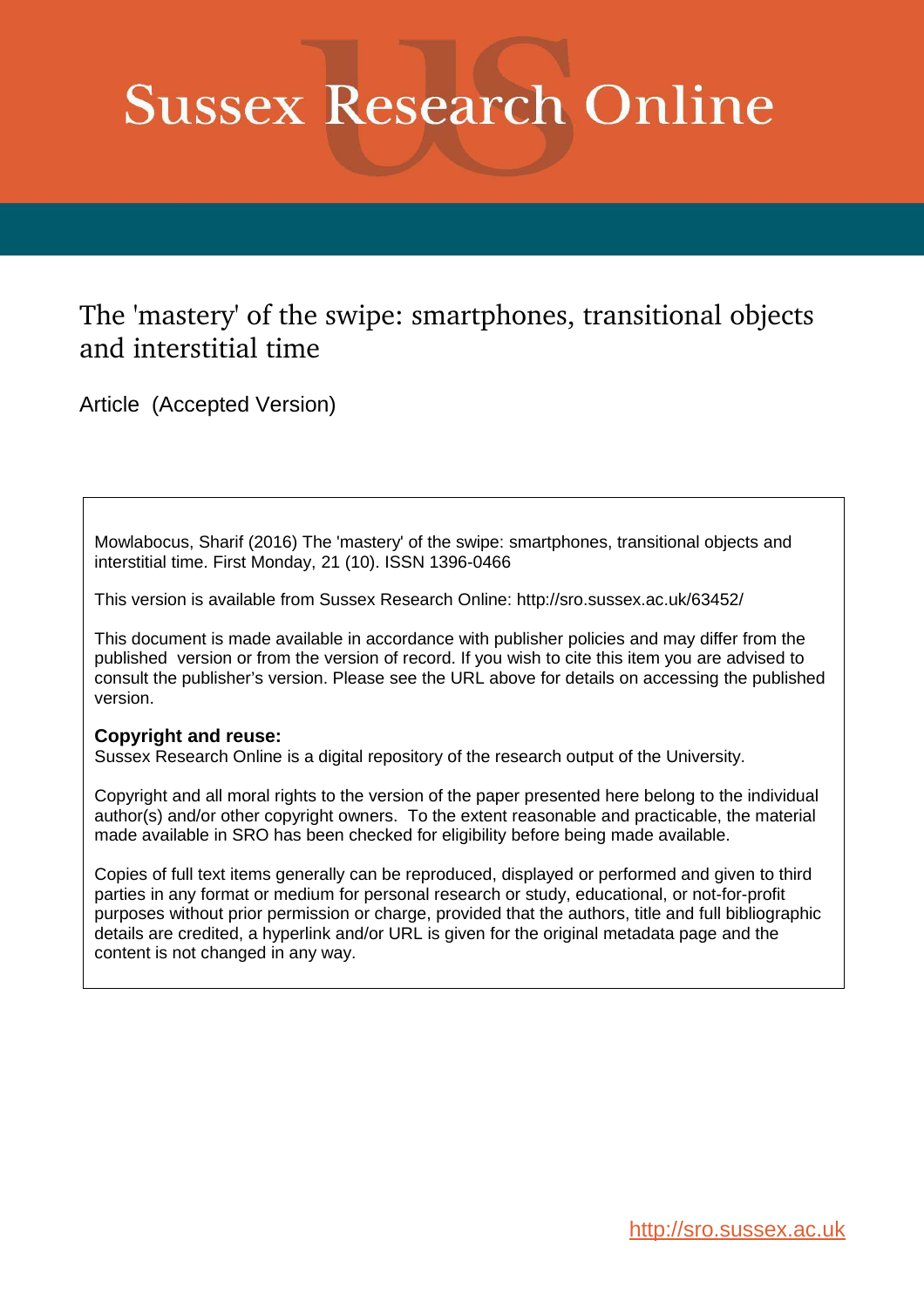**The 'Mastery' of the Swipe: Smartphones, Transitional Objects and Interstitial Time**

Sharif Mowlabocus

# **Abstract**

Have you ever noticed people using their smartphones while waiting for the train? Or people reaching for their phones when suddenly alone in a restaurant? Or people staring intently at their screens before a meeting begins? In this article I seek to establish a dialogue between two critical methodologies—psychoanalysis and critical political-economy—in order to consider the role of this form of 'distracted' smartphone use in everyday life. The aim of this discussion is to broaden our understanding of 'mundane' phone use and suggest a way of conceptualising this behaviour at both an individual level and at the level of society.

# **Introduction**

I would like to begin this article with three observations taken from my professional and personal life.

#### *Observation 1: University students*

Every term I teach classes that explore different aspects of contemporary digital culture. Each week my students engage in a range of small and large group discussions. They participate face-to-face, and via  $TEL<sup>1</sup>$  devices and discuss the political, social and economic aspects of our contemporary digital lives. The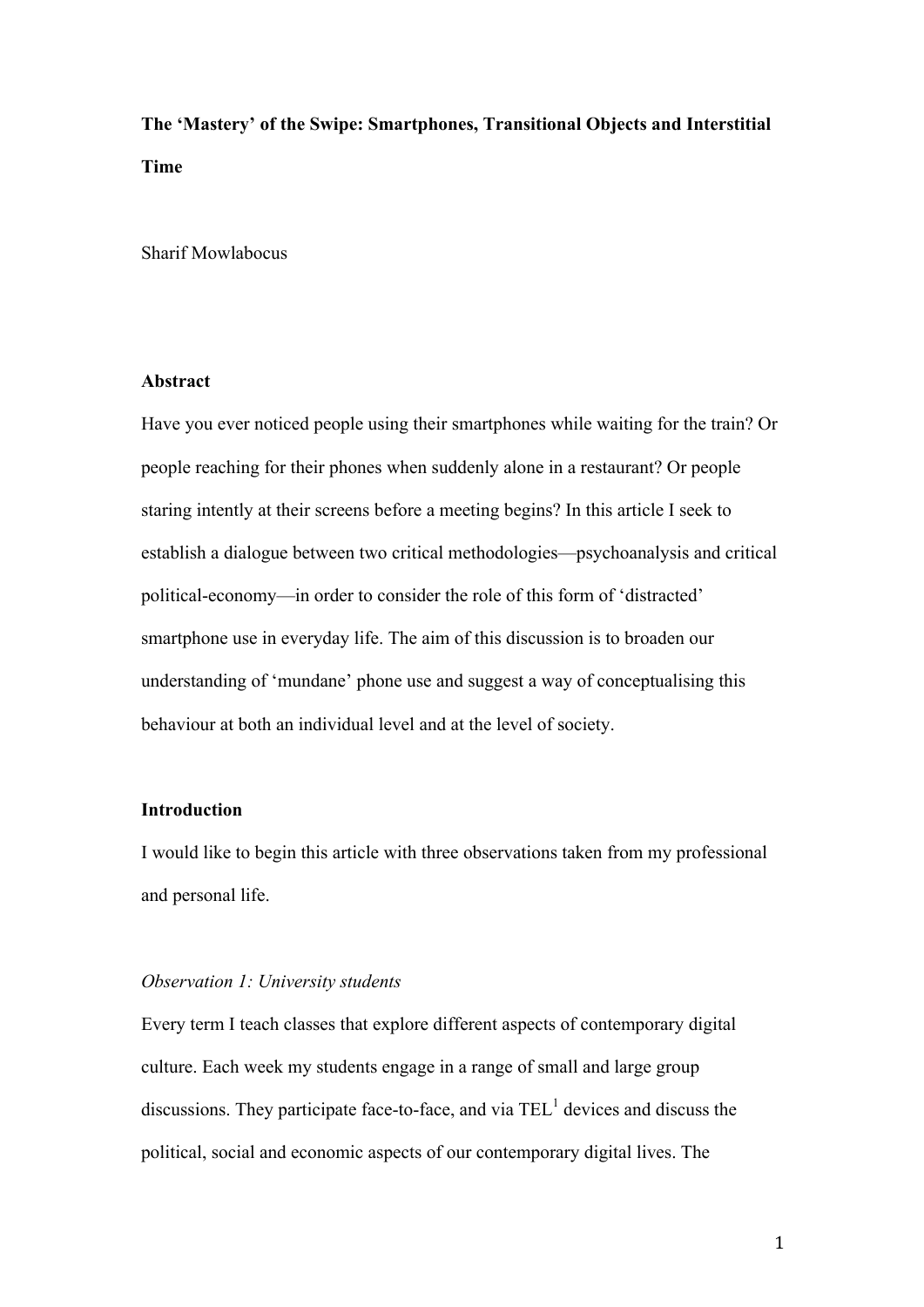beginning of each class offers the same scene, doubtless familiar to many educators today: a group of young people, their heads bowed towards the screens of their smartphones. In a 12-week term, teaching two different undergraduate modules, I witness the same activity at the start of every session.

#### *Observation 2: Chillout parties*

I've noticed a theme emerging in the research interviews I've been conducting with gay men about their use of social media and their attitudes towards sexual health. This theme concerns the use of smartphones during 'chillout parties'. 2 Several interviewees have independently commented on the "hypnotic" state that men seem to enter during these parties, as they scroll through databases offered by hook-up apps.<sup>3</sup> While this activity ostensibly has a goal (finding guys to party with), my interviewees regularly state that the scrolling and swiping behaviours appear to surpass this aim, becoming a mindless activity: a distracted rhythm that appears 'meditative' and 'comforting.'

#### *Observation 3: On the bus*

Living in South London, my husband and I spend a reasonable amount of time traveling on buses. We always sit together and always on the top deck. The first thing my husband does when we sit down is pull out his phone. On occasion I engage him in inane chatter about domestic issues to see how long he can feign interest before he gives in to the temptation in his coat pocket. I am certain a therapist would question my behaviour. Then again, my husband knows the game I am playing. As he settles in to scrolling through the *New York Times* and *Twitter*, I go quiet, staring out the bus window like a tourist, reflecting on why I am the only person on the bus who isn't using their phone.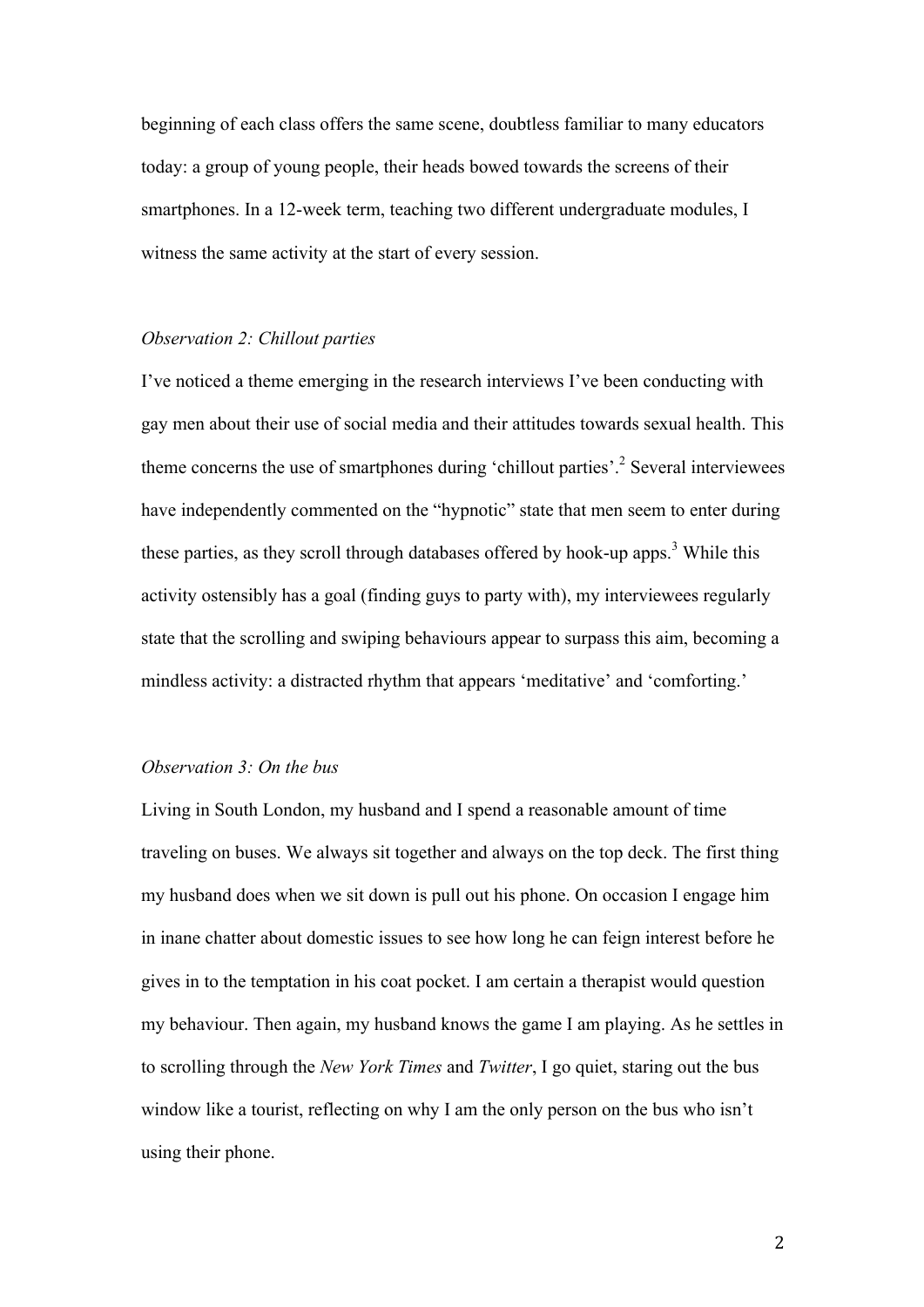Here we have three very different contexts in which smartphone use appears to have become a habituated, almost reassuring activity. Three very different contexts are joined together by a temporal similarity—that of waiting; three different contexts in which we are in close proximity to others, but in which we choose to turn to our mobile devices, expressing a preference for digital networks over physical interactions (see D'heer *et al.*, 2012).

This article explores the enfolding of smartphones into the rhythms and routines of everyday life. It deploys two critical frameworks in order to analyse both our habitual use of the smartphone and the broader political-economic landscape in which this use takes place. The first framework owes a debt to the work of Winnicott (1953) and his work in the field of psychology. The second framework utilises writing on information economies and labour practices including the work of Castells (1996), Agger (2011), Hassan (2011), and Bauman (2013). The aim is to conceptualise smartphone use in a way that allows us to understand the intimate qualities of such activity, while simultaneously paying attention to the material circumstances that underpin that use. Through this analysis I hope to build on the work of earlier scholars of media technologies, including Modleski (1983) and Silverstone (1993), by offering a critical account of our daily interactions with these intimate and personal communication devices. <sup>4</sup> As such, this article (somewhat boldly) seeks to provide an account of everyday phone use that attends to both the psychic and political-economic dimensions of such engagements.

#### **Is that a phone in your pocket? A psychodynamic reading of smartphones**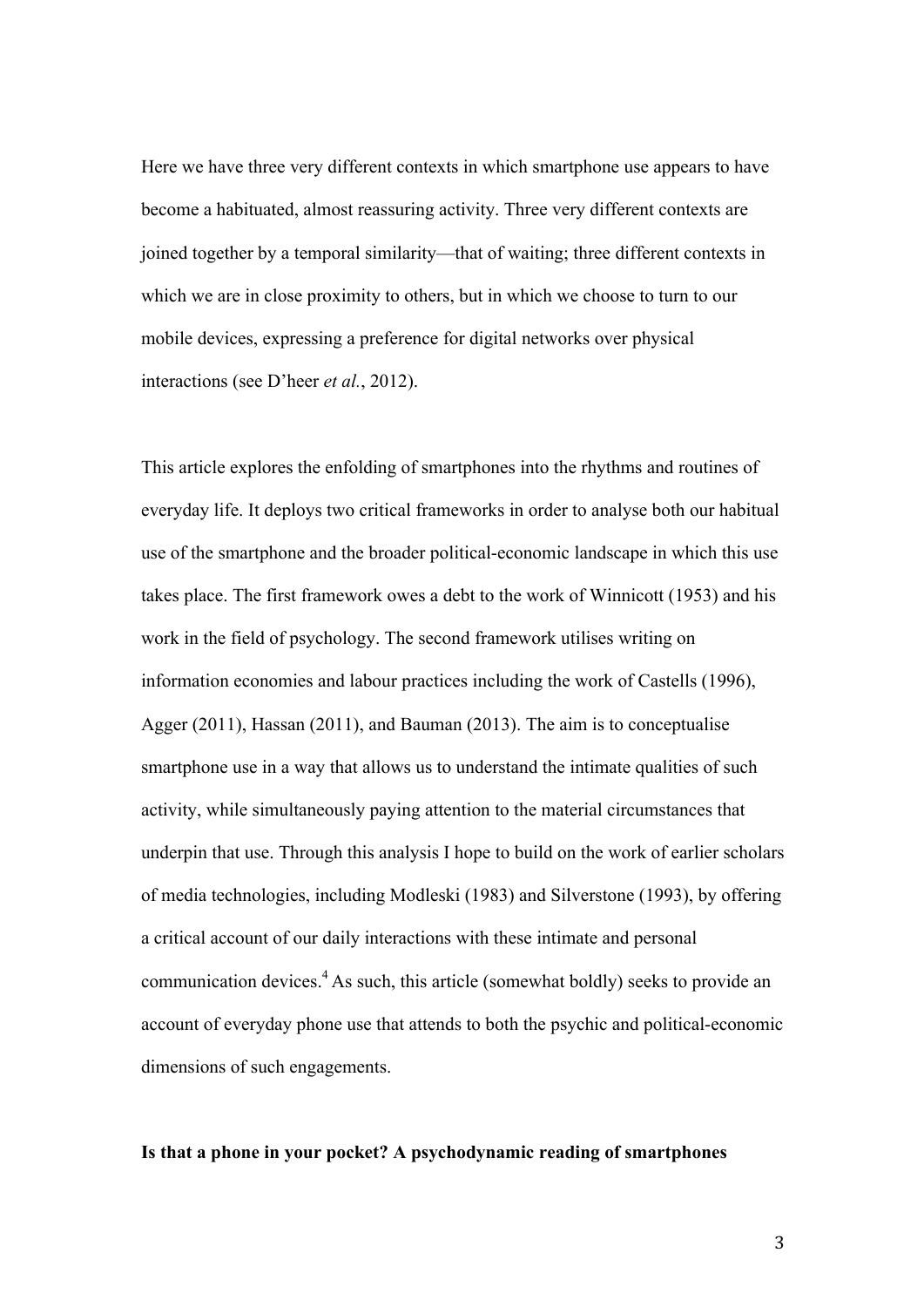Child psychologist D.W. Winnicott introduced an array of concepts to the field of psychoanalysis in the latter half of the  $20<sup>th</sup>$  century. His concepts of the "holding" environment" (1960), of the "good enough" parent (1953), and of play, quickly gained traction in the broad field of psychology (see, for example, Greenacre, 1969; Busch, 1974; Modell, 1976; Slochower, 1991) and have subsequently been taken up as analytical tools in a range of disciplines and contexts (see Titmuss, 1970; Spector, 1988; Berg, 1998; Harrington and Bielby, 2005; Kuhn, 2013). It is Winnicott's concept of the "transitional object" that I draw upon in order to begin my analysis of habitual smartphone use.

The transitional object—in its original context—is an object that provides a bridge between the emerging subjectivity of the infant child and the external world. Herdt describes it as follows: "The transitional object gradually assists the child in making the shift from narcissism to object-love—the valuation of others as full persons separate from the self" (1987, p. 42). The transitional object is the first "not-me" object that facilitates an awareness of the self and other, while simultaneously providing an on-going site of trust, security and comfort for the infant. Witness the crying child who quietens down when given their favourite soft toy, or the child who has to go to sleep with a particular blanket as a form of comfort. The transitional object not only helps the child embark on a process of self-identification and selfrealisation, it also offers a site of comfort and stability; a sense of continuity and familiarity during times when the world seems unfamiliar, dangerous, or challenging.

Winnicott (1953: 89-90) developed a seven-point list summarising the "special quality" of the relationship a child forms with their transitional object. For instance,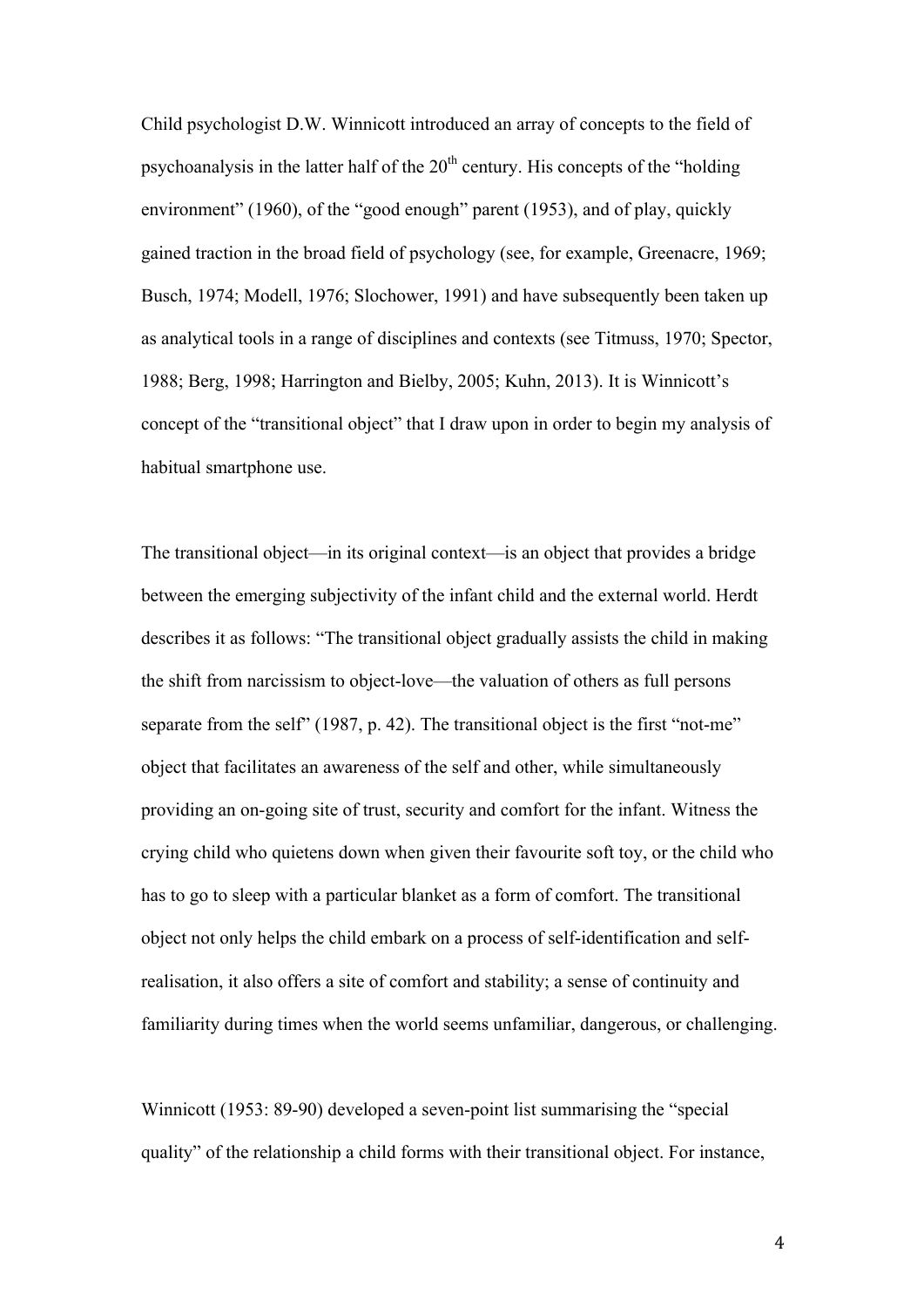the infant must be able to assume a right over the object, and that right must be acknowledged by others. The object will be "affectionately" held while also subjected to mutilation and damage. The object must survive "instinctual loving, and also hating and, if it be a feature, pure aggression." It must seem to "move" to "have texture" and have a "vitality or reality of its own." Importantly, the (first) transitional object—that of our early childhood—is subjected to a gradual decathecting:

[I]n the course of years it becomes not so much forgotten as relegated to limbo. By this I mean that in health the transitional object does not 'go inside' nor does the feeling about it necessarily undergo repression. It is not forgotten and it is not mourned. It loses meaning, and this is because the transitional phenomena have become diffused, have become spread out over the whole intermediate territory between "inner psychic reality" and "the external world as perceived by two persons in common", that is to say, over the whole cultural field. (Winnicott, 1953, p. 90)

This lack of incorporation has provided fertile ground for scholars seeking to utilise Winnicott's ideas in cultural theory and analysis. Because we 'disinvest' rather than 'destroy' our transitional objects, what we might call the affective 'charge' that was once directed at these much-loved objects continues to remain open to us in our later lives. More precisely, the opportunities for future cathecting to other objects remains open to us throughout our lives (see Harrington *et al.*, 2011). Such emotional attachment can be found in culture, where culture becomes an "intermediate zone" between a shared empirical reality and a personal psychical reality (Burgin, 2013, p. 23). Here culture becomes a potential space that resides between the internal world of the self (psychic reality) and the external world of the Other (material reality).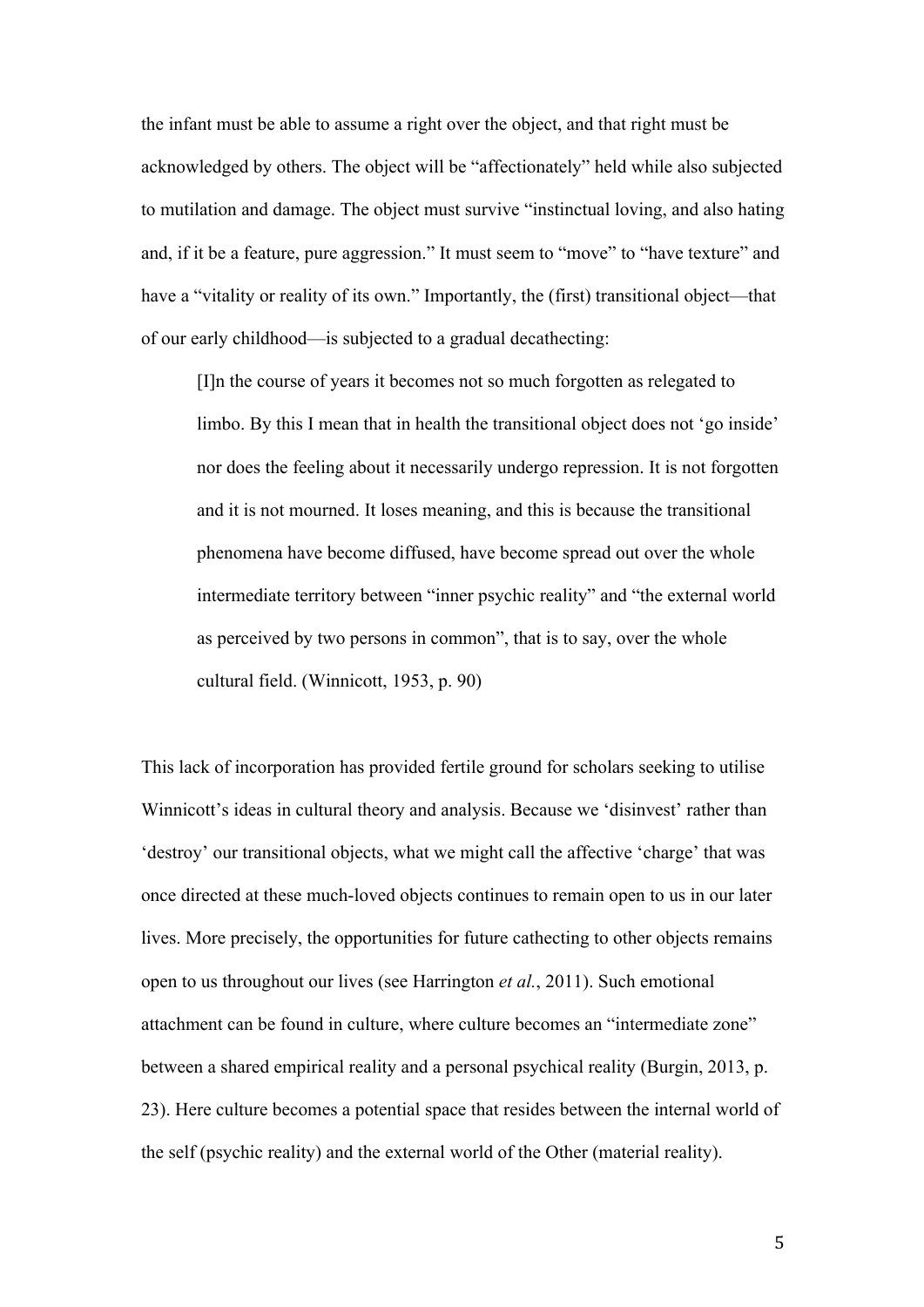As we grow up, so the objects of our attention/affection change. While the transitional objects of infancy are normally "soft" (Van Horen and Mussweiler, 2014), in adult life such objects can be "recoded" as "hard toys" (Hills, 2013, p. 114), providing a more "suitable" object for an adult to carry, while also offering a sensuous and familiar form.<sup>5</sup> The concept of the transitional object within broader culture has been utilised in a variety of disciplines including Cultural Studies (Parkin, 1999), Art History (Pulham, 2008), and Anthropology (Herdt, 1987). In discussions of media, film and communication studies, Dovey (2006), Ribak (2009), Kullman (2010), Kuhn (2013), and Hills (2013) have all made use of Winnicott's work including the transitional object.

Conceptualising phones (smart or otherwise) as transitional objects is not a wholly new enterprise. Ribak (2009) deploys Winnicott's concept to examine the role that phones play in intergenerational familial relationships (see also Weisskirch, 2011). Meanwhile, Keefer *et al.* (2012) suggest that handheld devices can provide a sense of comfort and familiarity in situations of unfamiliarity. While such studies are beneficial, they regularly situate the phone as a mediating object that facilitates relationships between individuals. By contrast, in this article I propose a somewhat different reading of the mobile phone. This reading focuses on the individual relationship we form with the phone, in and of itself, perhaps at the expense of interpersonal relationships.

Silverstone (1993) was perhaps the first scholar to recognize the utility of the transitional object when theorising media technology use. He used Winnicott's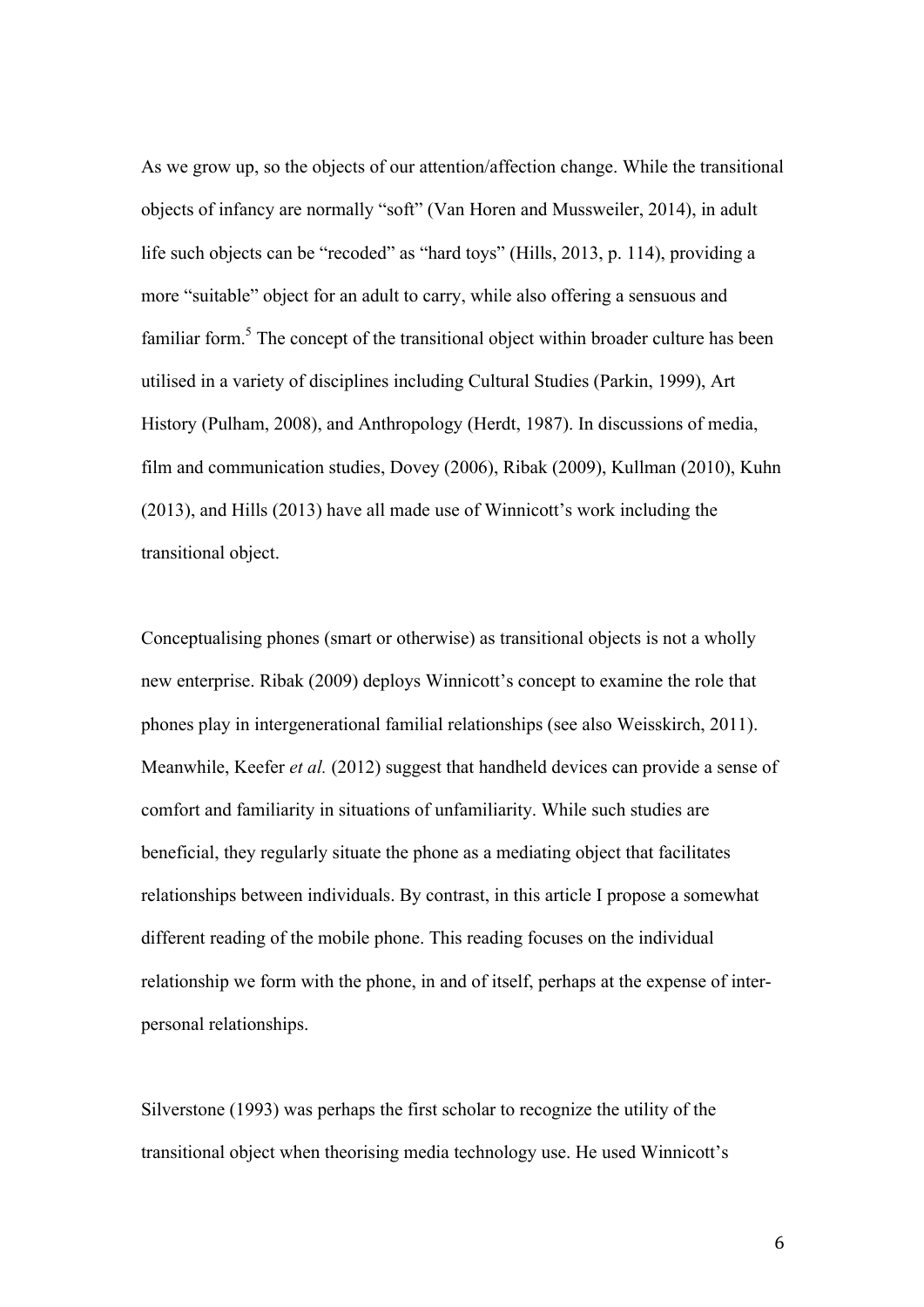concept to explore the ways in which television—both in form and content—operated as a constant within daily life, offering stability, comfort and routine, while simultaneously providing a link to the outside world:

Television accompanies us as we wake up, as we breakfast, as we have our tea and as we drink in bars. It comforts us when we are alone. It helps us sleep. It gives us pleasure, it bores us and sometimes it challenges us. (Silverstone, 1993, p. 575)

Silverstone's argument was predicated on three points. Firstly, television was (at that time) a constant and pervasive aspect of everyday life. Secondly, in offering a "dialectical articulation of anxiety and security" (p. 588), television mobilised the original ontological tension found in earlier infantile transitional objects. Finally, and while animating this ontological tension, television offered an opportunity for creativity, for illusion, and for a "dream-like" state that could act as a shelter from the world.

If these ideas seemed relevant to television two decades ago, I argue that they are defining features of our relationship with our smartphones today. Indeed, the intimacy of this contemporary relationship surpasses that between television and viewer. Often serving as our alarm clock, we wake up and go to bed with our smartphones. They accompany us to the breakfast, lunch, and dinner table. They are an integral part of our everyday lives, used when commuting, when in meetings, or when relaxing at home (often while we watch other screens). Smartphones are our constant companion and they remind us, constantly, of our place in the world, operating as they do in the "potential space" once afforded television.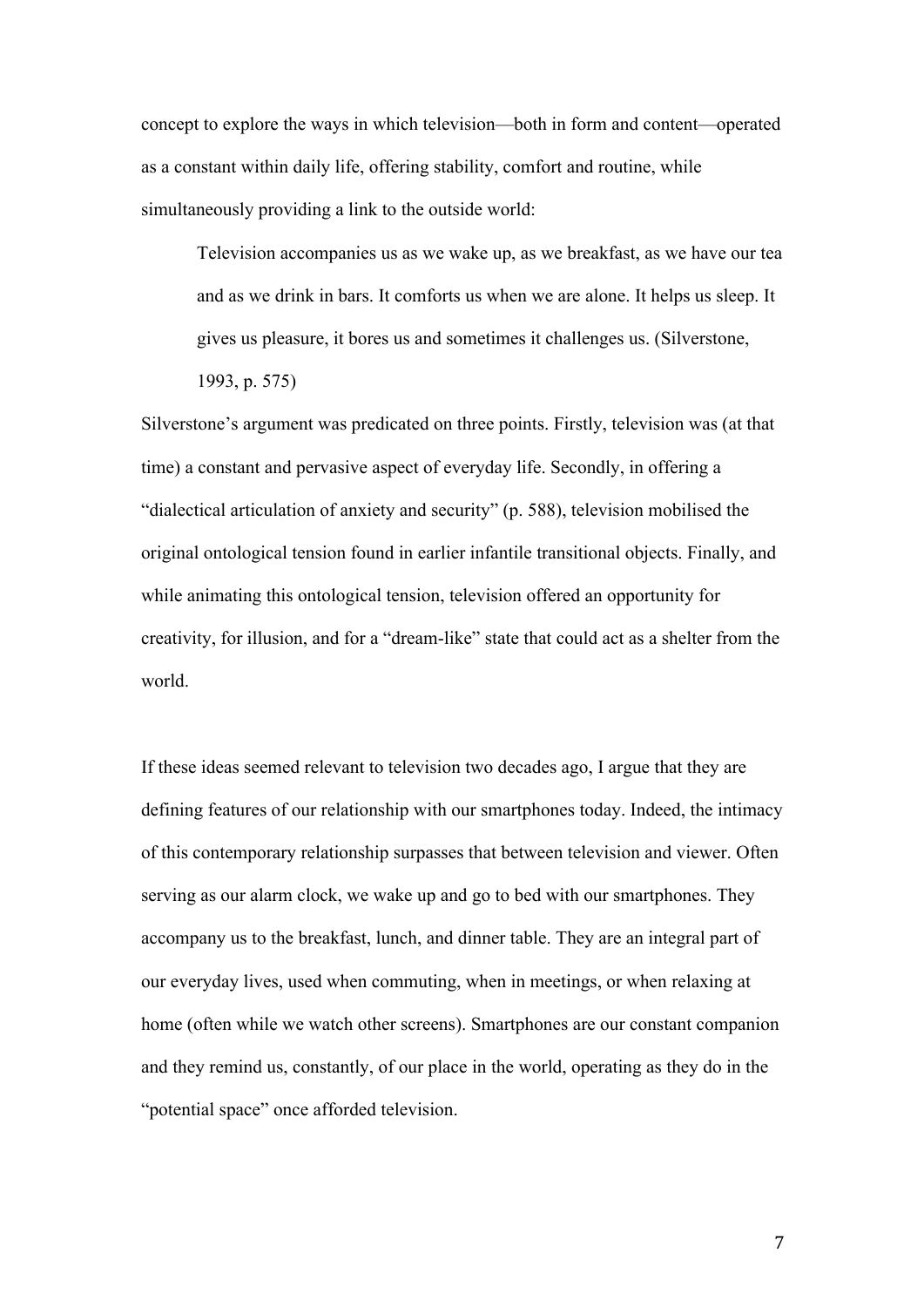The smartphone enacts a shuttling back and forth between our internal world and the external world, symbolising at once both the omnipotence we experience in our psyche and our incapacity to reconcile such omnipotence with our lived reality. To borrow from Dovey and Kennedy (2006, p. 32), they "facilitate exchange between the subject and the mediated environment." Finally, and perhaps most importantly for this article, they provide a form of escape. In being constantly with us, smartphones also provide an opportunity to become immersed in the "dream-like" state that both Winnicott and Silverstone allude to in their writing. Gazing at our smartphones, we cease, momentarily, to be in the place where we are physically located and enter into another (more comfortable) space.

It is for these reasons that I position the smartphone as a form of transitional object; an object that is both 'not me' and operates as 'a part of me,' and which mediates between these two spaces. The smartphone, to borrow from Bingley (2003, p. 337) opens up a "space between Self and Other, which is regarded, in Winnicottian theory, as a potential space of creative interaction." The echo of our earlier transitional object(s) lives on in our relationships with technologies. Arguably the similarity of the smartphone to those earlier objects (pervasiveness, security, illusion, disillusion, ownership) helps support the formation of this particular attachment. Turkle (2012) comments on the investments we readily make in the computer technologies with which we interact. She writes that,

our use of smartphones is not a symptom of a pathology (we are not deluded or diseased), but instead another example of wanting to "fill in the blanks" of wanting to relate to these inanimate objects and wanting to form a bond with them. (Turkle, 2012, p. 24)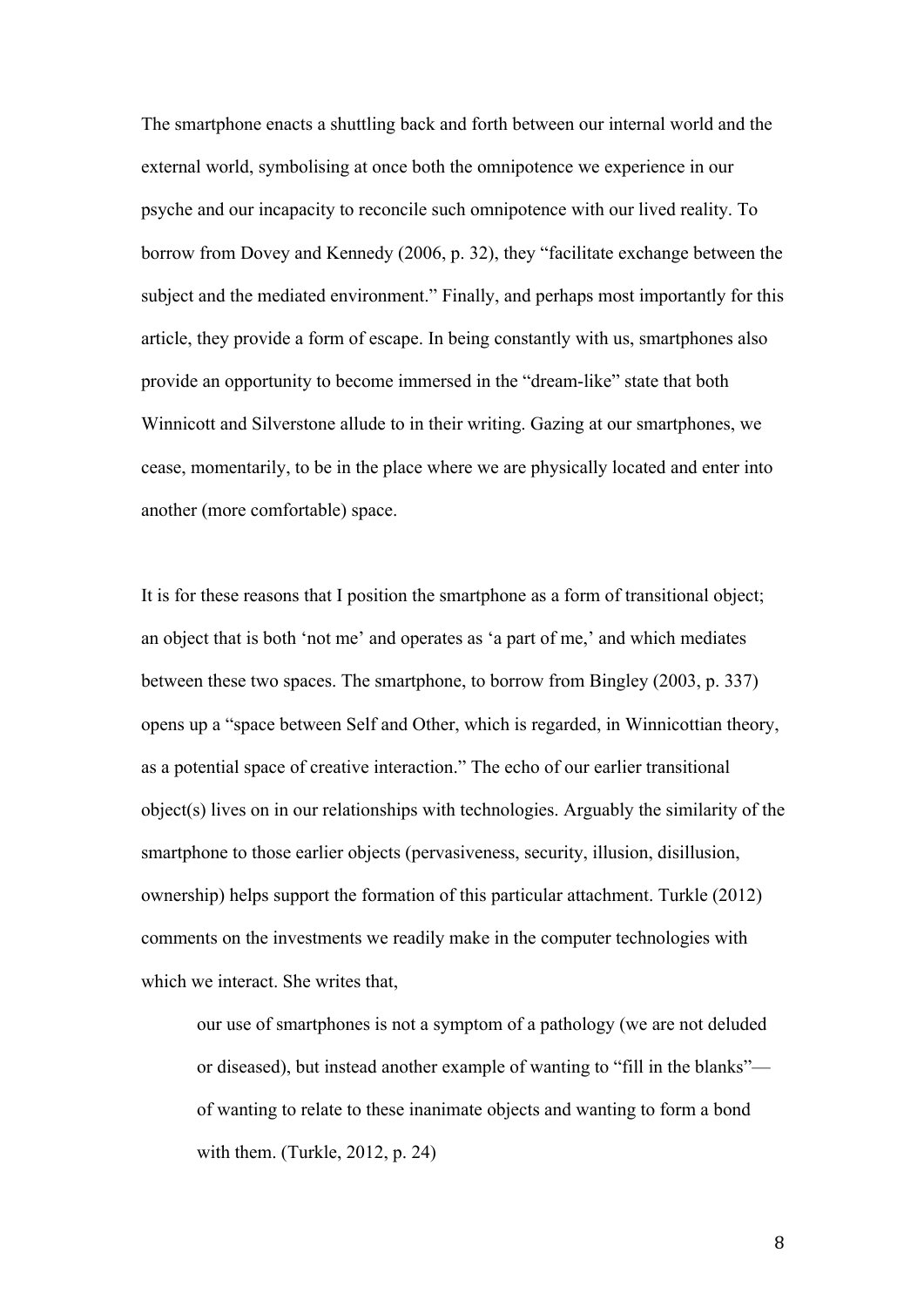This "relating" is nothing less than an investment of power in our devices; a power to 'hold us,' to 'know us,' and to be there for us—in the same way that we invested in those now-forgotten childhood objects**.** Arguably this is the reason why we become so upset and agitated when our smartphones stop working, run out of battery, get stolen, or otherwise 'abandon' us.

#### **Placing (transitional) objects in context**

Time is now currency: it is not passed but spent.

(Thompson, 1967, p. 61)

The question remains as to why we form these kinds of attachments with our smartphones? Why do we seek to "fill in the blanks," as it were? These questions require recognition of the material reality in which such relationships have been formed, and cause us to question how we might scale individual relationships up to the general level of society. If, as Durkheim claims, "personality is the individual socialized" (Durkheim in Lasch, 1991, p. 34), in order to fully conceptualise our relationship to the smartphone, we must simultaneously understand the role that the social plays in the development of this relationship. Cahir and Lloyd (2015, p. 707) suggest that mobile phone use is "underwritten by economic and social structures which are specific to particular historical eras." It is therefore important that we explore specific social practices within the economic and social contexts in which they are produced.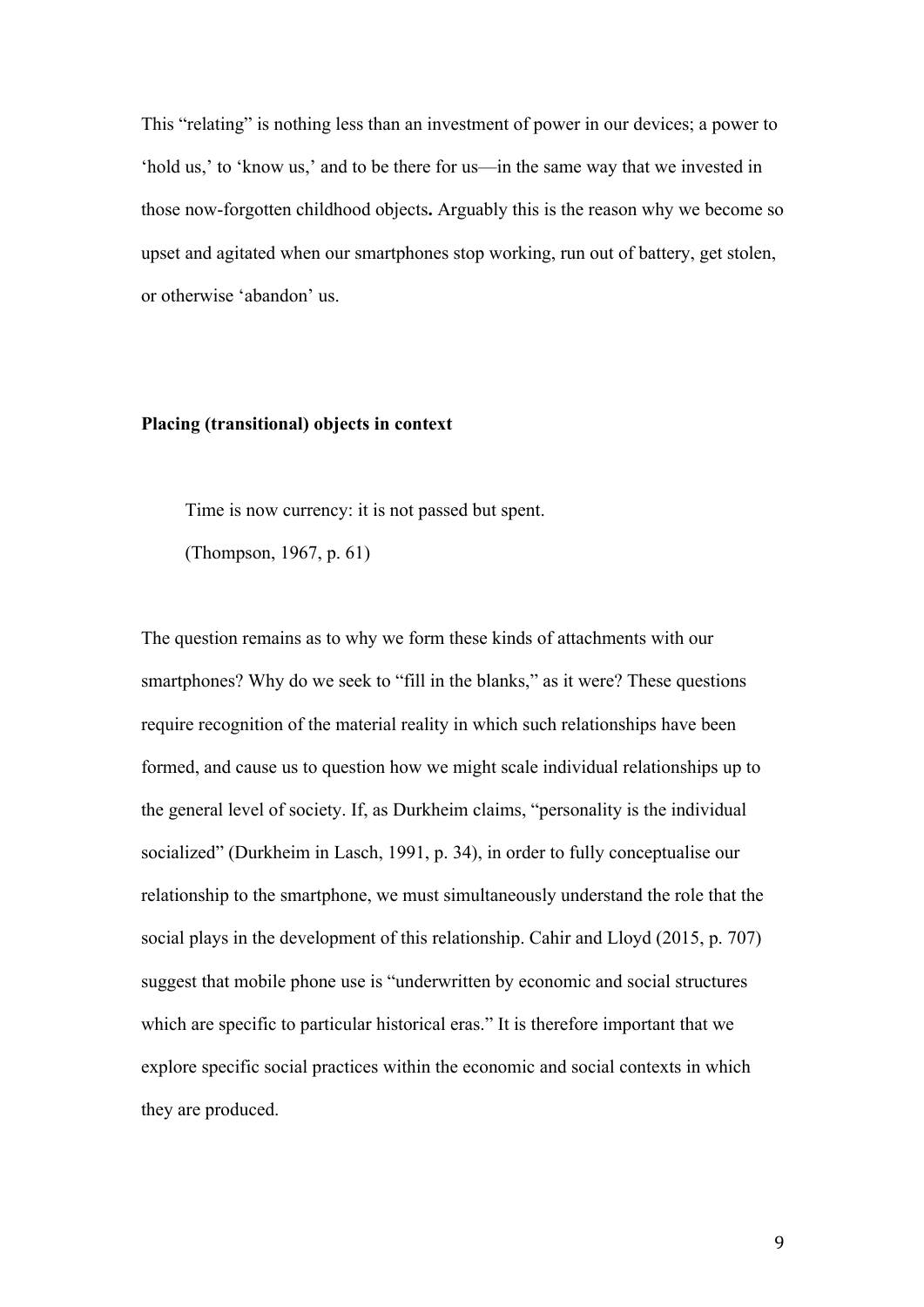Time is a key factor here. The temporal dimension of the question is key: why are we forming these relationships now? Within a Winnicottian framework of objectrelations, two types of time compete for power: the time of the child and the time of the external world. As Ogden goes on to explain:

A principal function of the mother's early psychological and physical holding includes her insulating the infant in his state of going on being from the relentless, unalterable otherness of time. When I speak of the otherness of time, I am referring to the infant's experience of "man-made time." (2004, p. 1350)

Time intrudes into the perfect world of infancy. It is time that makes the child grow up and it is time that takes the parent away (to do other things, to go to work, to look after others). Time organises the child's life, giving it structure, meaning and deadlines. Transitional objects offer a support for this traumatic transition into 'socialised' time. Just as they create a bridge between an undifferentiated 'wholeness' and the difference created by identity, so they also traverse these different experiences of time that we move through in our early lives.

This is not to suggest that our understanding of time becomes fixed later in life or, indeed, in the social. As Hassan (2011, p. 8) writes, "temporality is rooted in the social, is subjectively and collectively experienced, is impressionably formed and reformed according to context and circumstance and ideological position." As ideologies, circumstances and contexts shift, so does our understanding of time. One need only consider the implementation of Greenwich Meantime (GMT) in 1844 to see this relationship between power and time laid bare (see Nanni, 2013). GMT was engineered by a colonial project reliant on long sea voyages, and which placed Great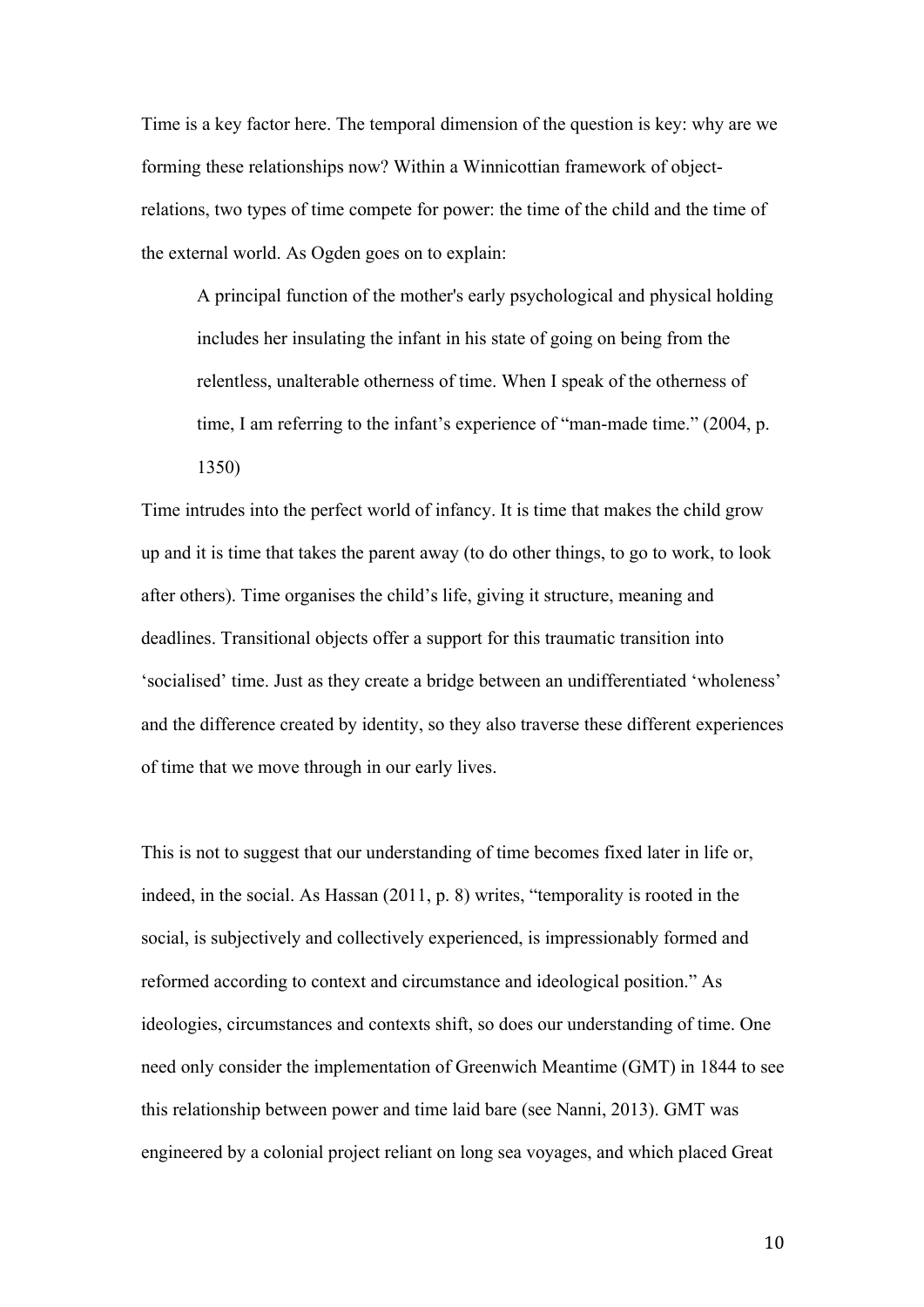Britain at the very centre of time, and of the world. The industrial age changed people's understanding of time once again as work came under the purview of new measurements of time, such as the time-card. Thompson (1967, p. 59) underscores this power of time over work when he writes that, "the essential conditioning in different notations of time [is] provided by different work-situations and their relations to 'natural' rhythms."

In keeping with Thompson's assertion, and running alongside an older industrial understanding, late capitalism has developed a new understanding of time in the late  $20<sup>th</sup>$  and early  $21<sup>st</sup>$  century, one that fits the demands of a post-industrial digital economy (see Hochschild, 1997; Wajcman, 2008; Agger, 2015; Colvile, 2016). New temporalities are required for new practices of labour and consumption, and for the production and consumption of new commodities, both material and immaterial. Time, it is said, has had to be refashioned to fit the needs of a new global economy (Hope, 2006). Instead of neat divisions of time (work time, sleep time, leisure time, lunch time), time is increasingly characterised by two distinct and yet interrelated forms of movement: flow and interruption.

Castells (1996) talks of "the space of flows" as a means of characterising the structure of the global information economy, identifying the ideal worker for this new postindustrial networked age as the "flextimer." Bauman (2013, pp. 23-24) echoes this thinking when he writes that we experience work today with a "short term mentality" in response to a labour market where "flexibility is the slogan of the day." In this culture of flexibility, work becomes increasingly precarious as long-term careers become replaced by zero-hour contracts. Labour can be turned on and off like a tap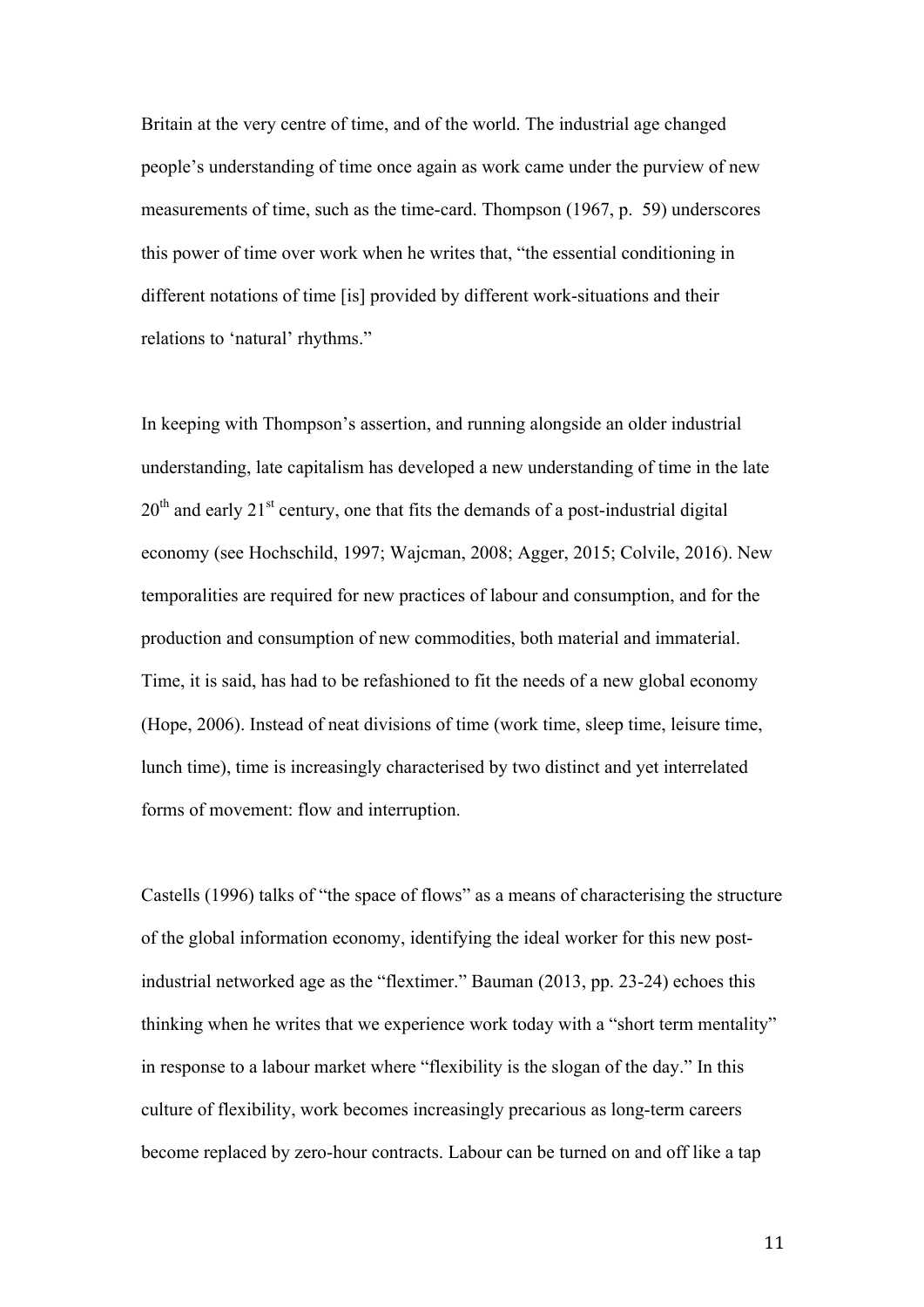according to the requirements of a market that might operate thousands of miles away, but which can impact us at the speed of an e-mail. The hallmark of this global economy—the outsourcing of labour—undermines older relationships between employer and employee, between labour and capital, between different understandings of time, and between the individual and their work.

This precarity is increasingly framed as an individual problem requiring an individual solution. The neoliberal project that has accompanied the global-digital revolution requires the worker to constantly be 'upgrading' and engaged in a process of selfimprovement. Indeed, if there is any freedom in the system, it is the freedom to become 'better.' Media content invites us to be "agent[s] of [our] own success" (Ringrose and Walkderine, 2008, p. 227). We challenge ourselves to become 'better,' by which we mean more productive (Lavrence and Lozanski, 2014). We do everything we can to fit in with this new economic reality. We sleep less and work longer (Knutson *et al.*, 2010), we are connected in multiple ways via our mobile devices as we grab food on the go and exercise as efficiently as possible (12 Minute Athlete, 2016). When we sit still too long, our connected wearable technology (Millington, 2014) demands that we keep moving. We travel the globe for meetings at the drop of a hat. We are doing our very best to become as seamless, fluid and flexible as the economy that we serve.

#### **Quick, quick, slow: The rhythm of smartphone use**

Our smartphones fit into this economy, encouraging us to "upgrade ourselves" via brain-training apps and fitness tracking apps (see Bassett, 2009 for discussion). They remind us to be constantly doing something, to be constantly thinking and planning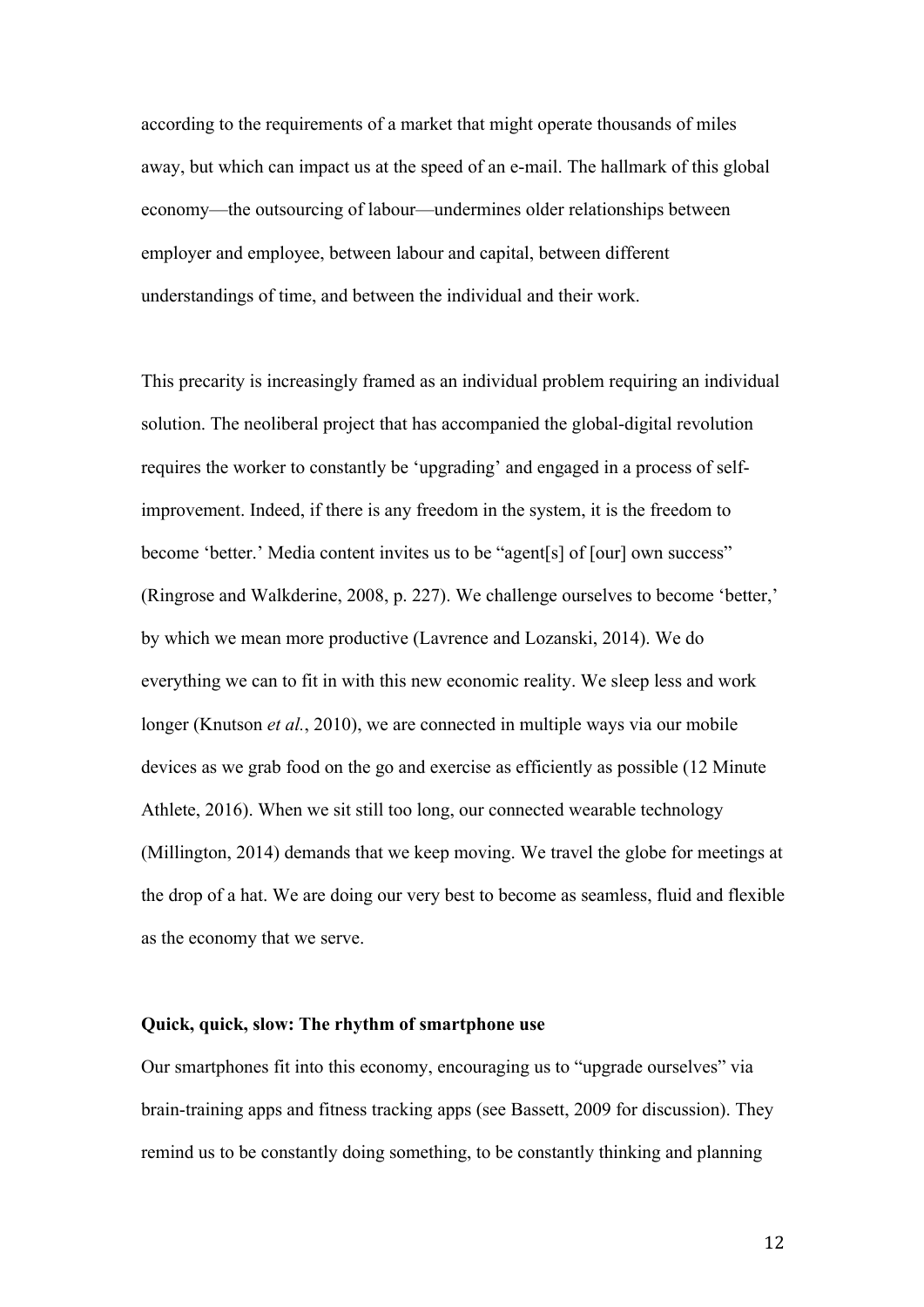and engaging. Indeed, at a surface level, they have become masters of our time. Witness our reliance on the mobile phone as our primary means of keeping time. Beyond the content of our smartphones, the relationship that we have formed with these devices also has a particular temporal shape. This shape also fits with economic landscape in which we find ourselves, and echoes the three observations that began this article.

The smartphone has become the technology of distraction par excellence. Within the endless 'flow' of the information economy, often the way we use our smartphones is fragmented and interrupted. This fragmented and interrupted use, alongside the distracted attention we give it, echoes Modleski's (1983) theorising of daytime television consumption. Modleski argues that the housewife experiences television in a distracted fashion, grabbing a few minutes of chat show here, a segment of a magazine show there, a news bulletin over coffee, half a soap opera at lunch—all while going about her (unpaid) daily labour (such as caring for children, cooking, housework, shopping). Reflecting on this rhythm of consumption, Modleski (1983: 71) suggests that, "[t]he housewife functions, as many creative women have sadly realized, by distraction … daytime television plays a part in habituating women to interruption."

A similar rhythm appears to underscore contemporary smartphone use. The fragmented, distracted relationship we have formed with our devices shares much in common with Modleski's earlier observations. What links these two relationships what these two sets of subject-screen relations have in common—is their material basis. Both sets of relations have developed in response to a particular political-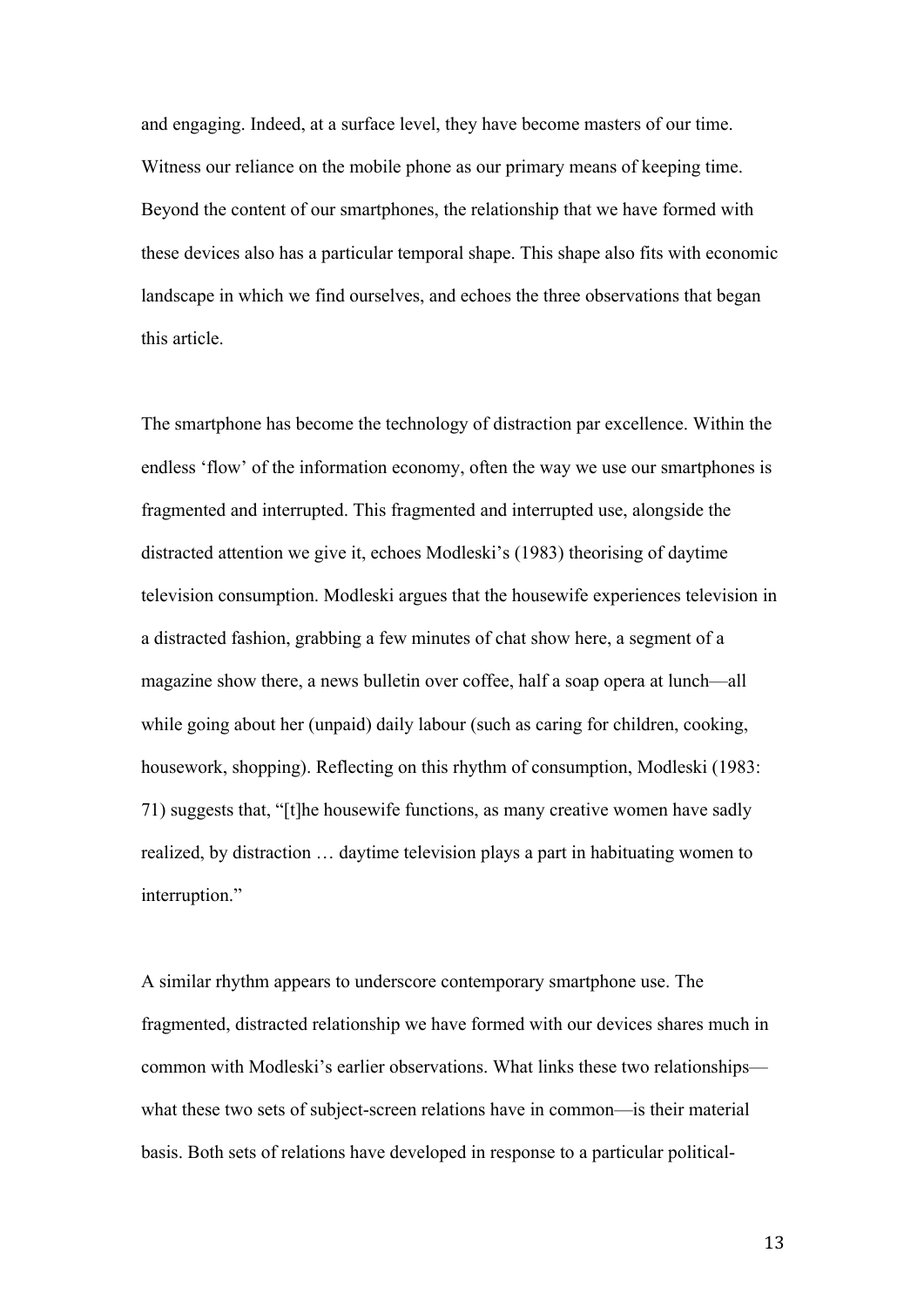economic situation characterised by a casualization of labour (Theodore, 2003), the precarious and networked organisation of work (Neilson and Rossiter, 2005), and the ongoing social reproduction of labour (Jarrett, 2014). Jarrett's work is perhaps most relevant here in that it identifies the relationship between ongoing modes of social reproduction and new forms of immaterial labour. Indeed, one might extend Jarrett's reading of Fortunati to suggest that the (M)other's distracted attention and multitasking habituates the child to a regime of labour that will go on to characterise their later life.

It is at this point that we would do well to remember that our smartphone use is often a form of labour. Agger (2011) refers to this as "iTime" and suggests that it is the dominant temporal force of our digital age. iTime allows us to send e-mails at dinner, to move between private and work chat instantly, and to create more and more work (as e-mail begets e-mail begets e-mail).

Beyond the intrusion of work into the private sphere, leisure time is also co-opted as a commodity. Whether we are 'liking' content on Facebook or uploading images to Instagram we are engaged in the production of data that has an economic value (see Coté and Pybus, 2007; Van Dijck, 2009). Labour is thus intimately tied up with the smartphone. And yet, while at one level, the boundary between work and leisure has been eroded, at another level, we do experience differences in time. Theories of "iTime," of "work time intrusion," (Jacobs and Gerson, 2001) and of "flextime" (Castells, 1996) fail to acknowledge the different *textures* of time that make up daily life. Indeed, much of our phone use appears to share one thing in common: it occupies a certain type of time, what I here refer to as '*interstitial time*.'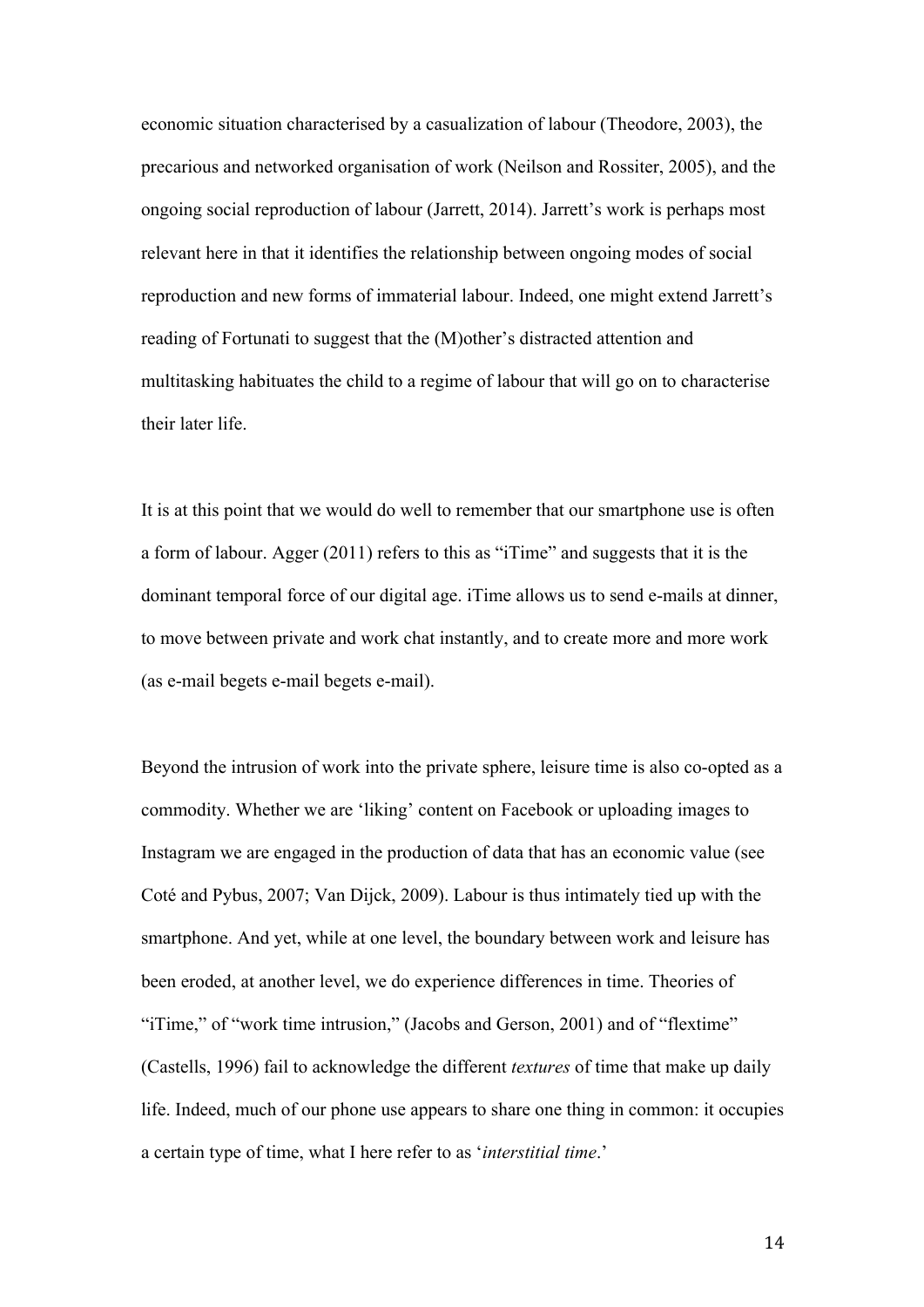### **Towards a conclusion: Interstitial time**

I use the term 'interstitial time' to acknowledge the fact that smartphone use regularly occurs during moments of the day when we are *between* activities. We turn towards our screens because we seem to have nothing else to do, or because we are waiting, or because we are not quite sure what to do. We may well be checking our e-mails, or performing another work-based activity. However, such labour happens during interstitial moments. It is happening *because* we have a gap in our schedule, or *because* we are waiting (for a meeting to start, or to get to our destination). Sometimes we turn to our smartphones rather than risk engaging with other people, or the rest of the world. Our smartphones take on a particular quality in interstitial time. They come into focus, as they come to our attention. We seek them out in these moments of 'in-between-ness.' Arguably, at the heart of this behavior—this turning towards the screen—is a sense of *uncertainty*. In short, interstitial time marks moments when we become uncertain—about what to do next, about how to occupy our time, about how to 'be' in a particular space, perhaps even about our life trajectories.

This last claim sounds hyperbolic but it does have a strong intellectual antecedent. B. Neilson and Rossiter refer to the uncertainty of contemporary life, caused by the neoliberal environment outlined above as, a form of "ontological insecurity" (2005, np) and D. Neilson (2015, pp. 184-5) identifies an "existential anxiety" which gets "intensified by the reality of deepening social and material precarity." Meanwhile, Hassan, suggests that the moments of distraction that, I would argue, characterize interstitial time are "in many ways a distraction from uncertainty, an uncertainty that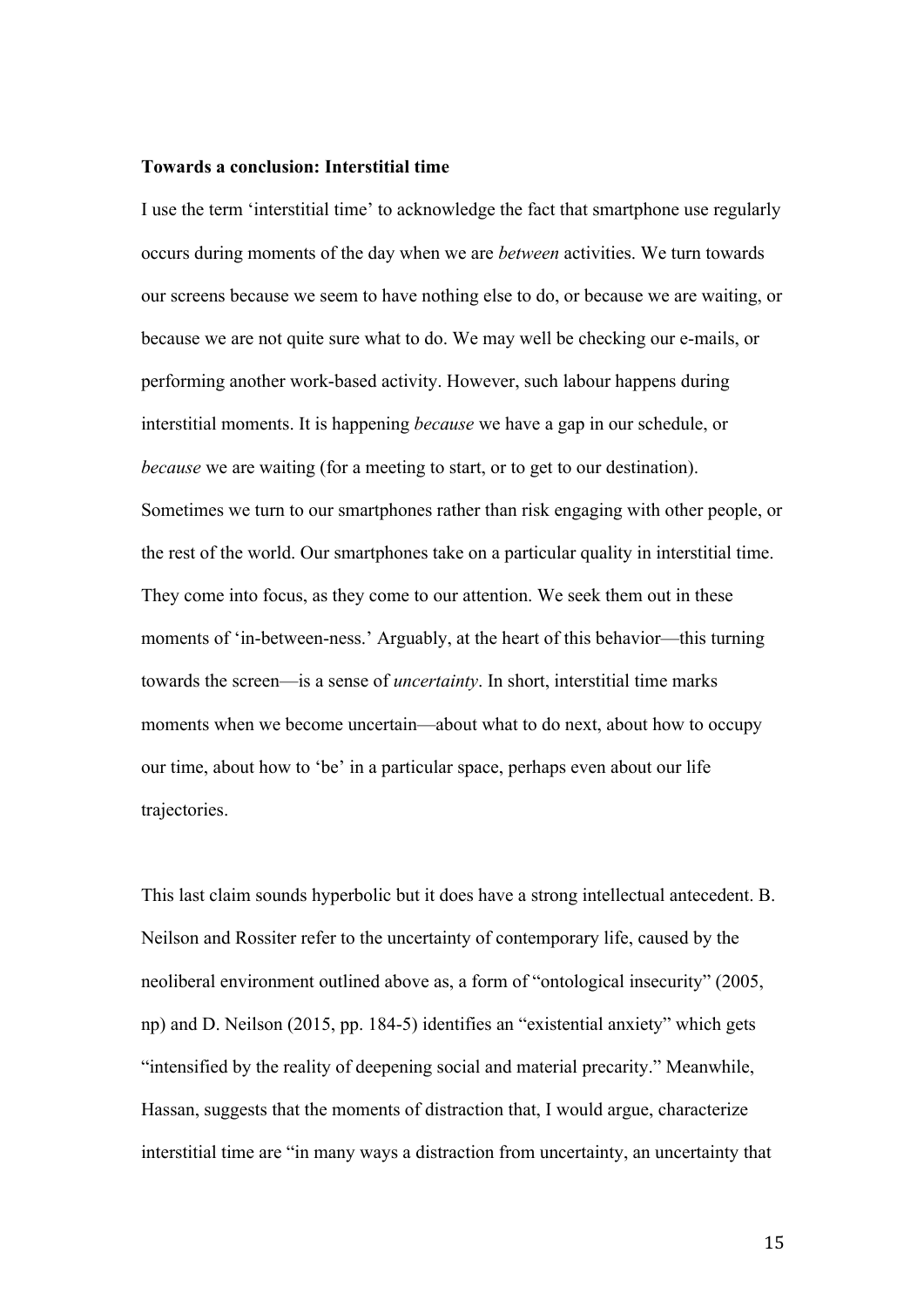the unplanned trajectory of our late-modernity generates in its speed fetish" (2011, p. xv).

Echoing Hassan, I suggest that if the smartphone operates as a transitional object within an economy of distraction, it does so by distracting us from the increasing pace of our lives today and providing a site of comfort and reassurance. Paradoxically, the very same device that supports the 'speed fetish' of late capitalism also provides an escape mechanism from it (however illusory that escape might be). This paradox echoes the psychic shape of our earlier transitional objects, which similarly serve a dual purpose, commuting between the illusory world of the internal self and the reality of the external world. To return to Winnicott once more,

It is assumed here that the task of reality-acceptance is never completed, that no human being is free from the strain of relating inner and outer reality, and that relief from this strain is provided by an intermediate area of experience which is not challenged (arts, religion, etc.). (1953, p. 95)

Smartphones represent a contemporary example of this "relief" while also providing another point of strain between the inner self and outer reality. In short, they are both the solution and (part of) the problem.

Going beyond Hassan's distraction thesis, I would argue that we actively seek out distraction precisely at the times when we reach breaks or interruptions in the 'flow' of time—this is the ontology of 'interstitial time.' It is at such points when the unnerving speed of our lives is in danger of being revealed to us. It is at such points that we turn to our technological comforters—our digital security blankets—and do our very best to lose ourselves in our screens. The mastery of the swipe I allude to in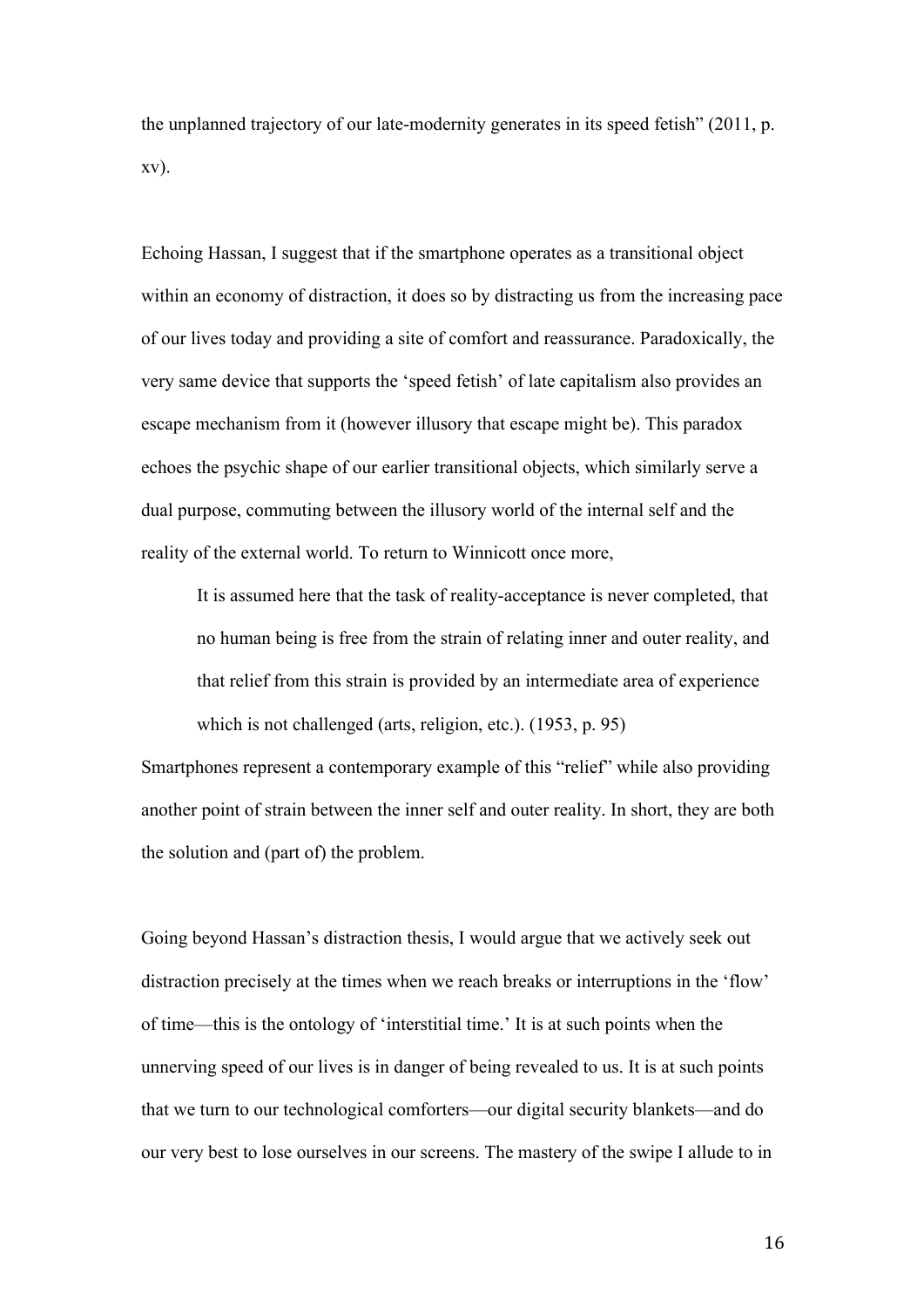the title of this article, then, is our adult selves attempting to momentarily wrestle control back from a system that we barely understand; a system many of us feel disempowered by, in spite of being told that we are masters of our destiny. In doing so, we move into a space of creative 'play,' where we are able to ignore the relentless pressure of 'man-made time' and engage in an illusion with our devices. This illusion is of course that we are in control of our lives and our trajectories.

Such play and illusion echoes our first transitional objects, which, as I mentioned earlier, serve a dual purpose: connecting us to the 'real' external world, and providing a sanctuary from that world during times of stress and anxiety. During times of fear and insecurity, the child will reach for their teddy bear or blanket in order to reassure itself of the illusion that it is in control. The smartphone represents a similar attempt at this mastery.

In this way, smartphones occupy an ambivalent position in our lives. They continue to hail us throughout the day, reminding us to be productive. They are the most ubiquitous signifier of all that late capitalism demands of us—as workers, students, parents, friends, consumers, and producers. Their constant notifications interpellate (Althusser, 1976) us into the contemporary political-economic structure from an everearlier age. Smartphone use is not only a tool of the neoliberal late-capitalist economy I have discussed above, it is also the training wheels for that economy. In the same way that the child draws upon the teddy bear to help negotiate the relationship between emerging self and Other, so we use our smartphones as means of engaging with contemporary contexts of labour – and of life. The teddy bear supports the infant in realising their own subjectivity (and their place in the world); the smartphone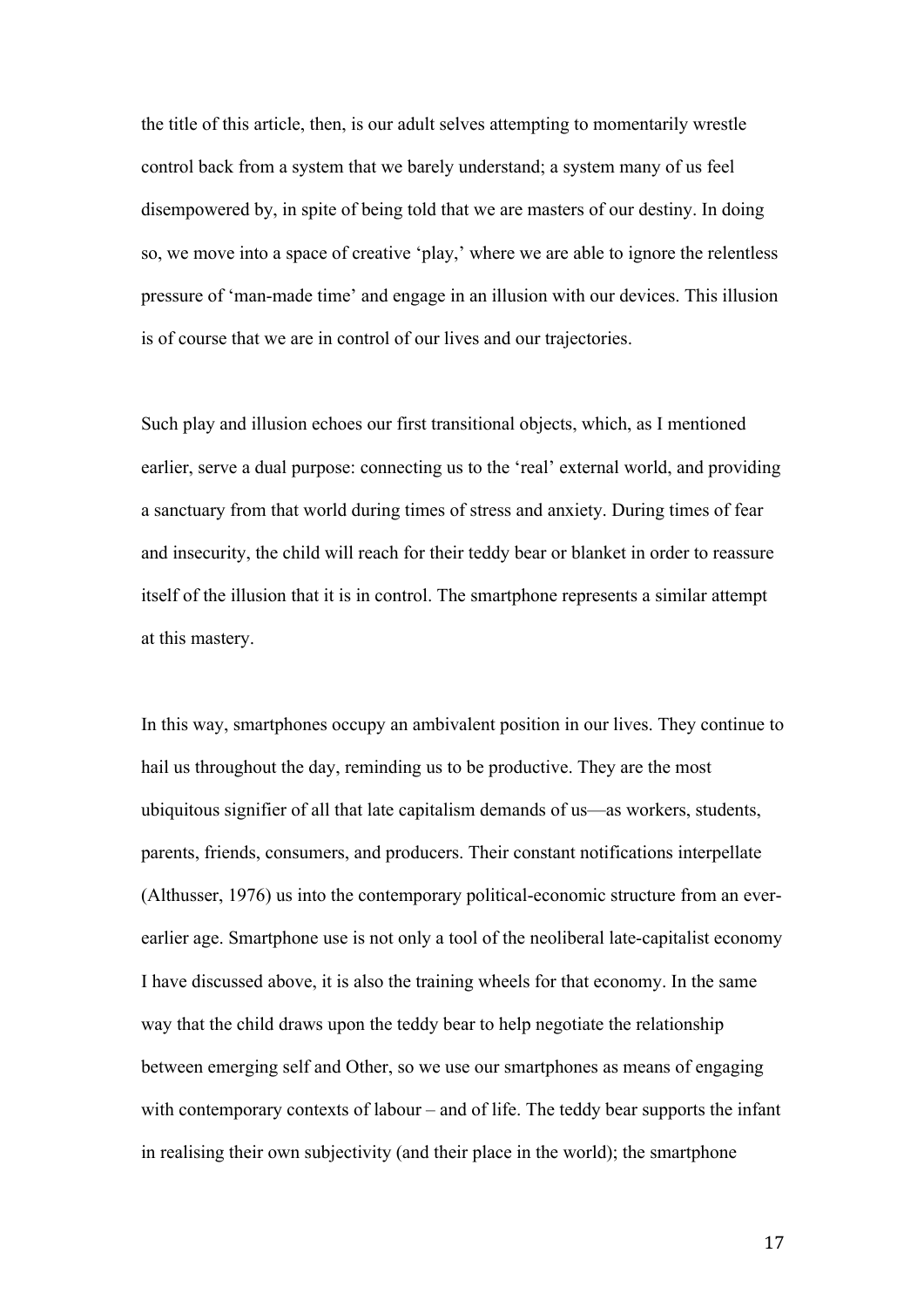supports the adult in realising the shape of that world, and their duties within it. All that we do on our smartphones is both distraction *and* production. Indeed, echoing the work of Coté and Pybus (2007), I would suggest that the smartphone helps us to 'learn' the new economics of immaterial labour.

At the same time, these handheld devices offer us a site of comfort and reassurance during moments of uncertainty and 'in-between-ness.' Amidst the business (or just busy-ness) of the day, our phones are what we turn to during those points of rupture. Witness the restaurant diner who immediately picks up the phone when their partner goes to the bathroom, or the strangers who thumb their devices while waiting for the elevator or bus to arrive. In such instances, faced with moments of uncertainty and scrutiny (one almost feels exposed to the eyes of others), our phones bring us a sense of security. They provide a carapace and a site of reassurance. We turn away from the reality of the external world and towards the reality of our inner psychic world. The smartphone spans these two worlds. It echoes other, earlier objects (now forgotten) that helped us learn to commute between such worlds. It is that which draws us into the world, and that which provides a refuge from it. In this way, our smartphones are our transitional objects. They are products of our environment, and they are the method by which we cope with that environment.

### **About the Author**

Sharif Mowlabocus is a Senior Lecturer in digital media at the University of Sussex, UK. His research most often focuses on the relationship between human sexuality and digital media technologies. He is the author of *Gaydar Culture* (Ashgate, 2010). Email: s [dot] j [dot] mowlabocus [at] sussex [dot] ac [dot] uk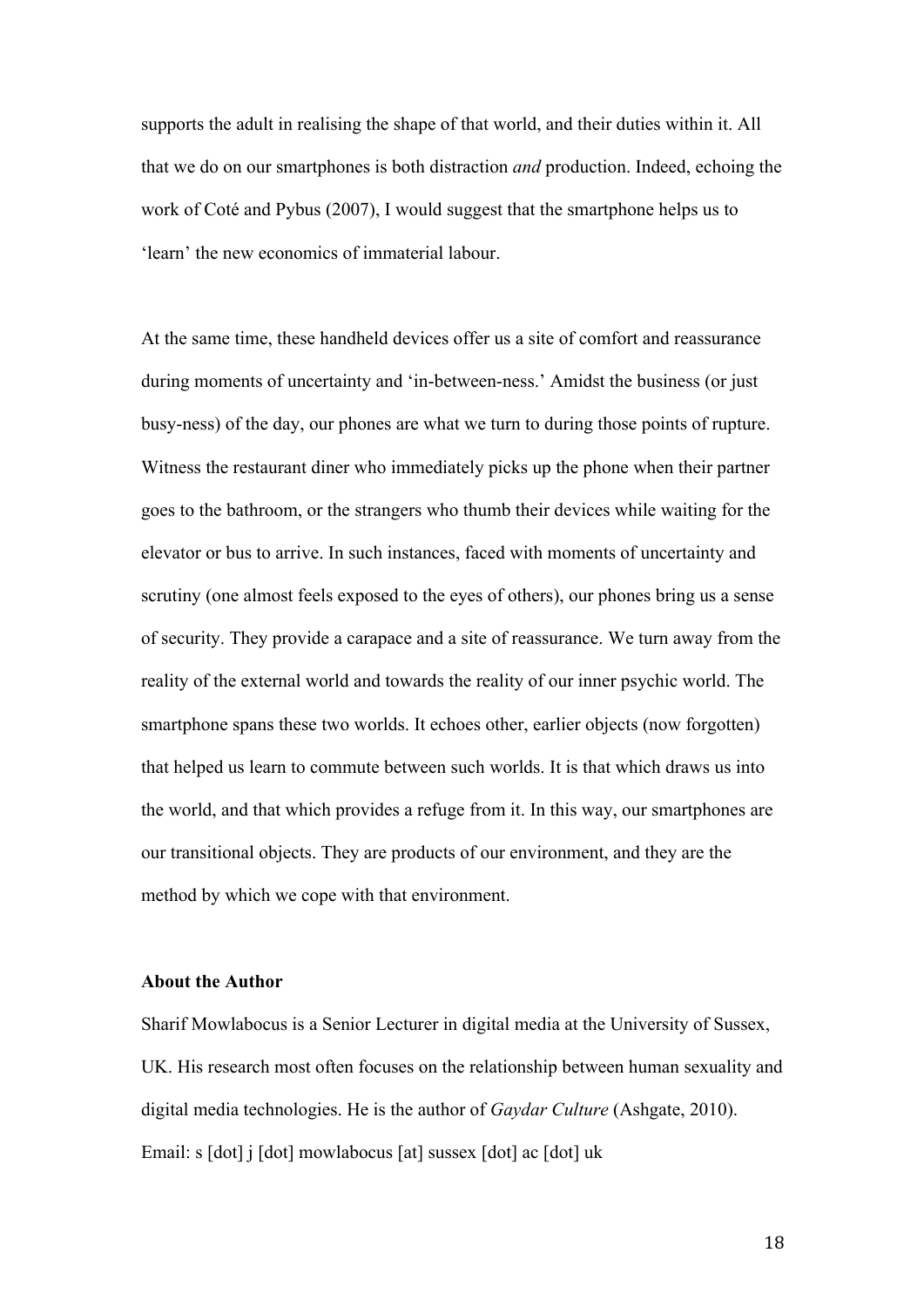## **References**

12 Minute Athlete, 2016. "10 reasons to love high intensity interval training" at https://www.12minuteathlete.com/high-intensity-interval-training/, accessed 9 May 2016.

Ben Agger, 2011. "iTime: Labor and Life in a Smartphone Era," *Time & Society*, volume 20, number 1, pp. 119-136.

Ben Agger, 2015. *Speeding up Fast Capitalism: Cultures, Jobs, Families, Schools, Bodies*. London: Routledge.

Louis Althusser, 1976. *Essays on Ideology*. London: Verso.

Caroline Bassett, 2009. "Up the Garden Path: Or How to Get Smart in Public," *Second Nature*, volume 2, pp. 42-61.

Zygmunt Bauman, 2013. *Liquid Modernity*. Hoboken, NJ; John Wiley & Sons.

Daniel F. Berg, 1998. *Pluralism, Religious Bias and Pathologizing: The Interpretation and Use of DW Winnicott's Theories in the Psychoanalytic Study of Religion*. Ottawa, Canada: University of Ottawa Press.

Amanda Bingley, 2003. "In Here and Out There: Sensations between Self and Landscape," *Social & Cultural Geography*, volume 4, number 3, pp. 329-345.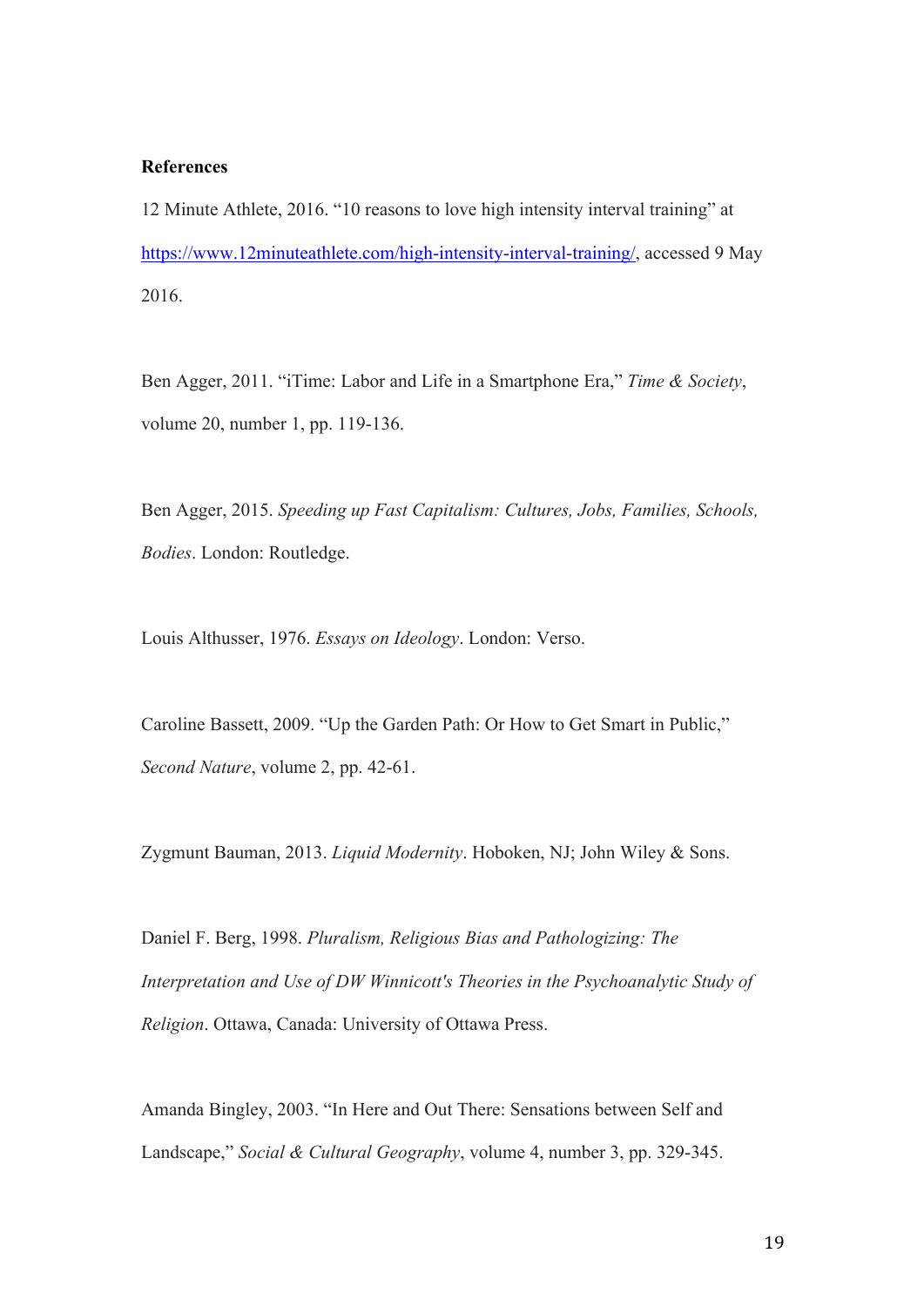Victor Burgin, 2013. "The Location of Virtual Experience." In: Annette Kuhn (editor). *Little Madnesses: Winnicott, Transitional Phenomena and Cultural Experience*. London: IB Tauris, pp. 23-38.

Fred Busch, 1974. "Dimensions of the First Transitional Object," *The Psychoanalytic Study of the Child*, volume 29, pp. 215-229.

Jayde Cahir and Justine Lloyd, 2015. "'People Just Don't Care': Practices of Text Messaging in the Presence of Others," *Media, Culture & Society*, volume 37, number 5, pp. 703-719.

Manuel Castells, 1996. *The Rise of the Network Society. Vol. 1 of The Information Age: Economy, Society and Culture*. Massachusetts and Oxford: Blackwell.

Robert Colvile, 2016. *The Great Acceleration: How the World is Getting Faster, Faster*. London: Bloomsbury.

Mark Coté and Jennifer Pybus, 2007. "Learning to Immaterial Labour 2.0: MySpace and Social Networks," *Ephemera: Theory and politics in organization*, volume 7, number 1, pp. 88-106.

Evelien D'heer, Cédric Courtois, and Steve Paulussen, 2012. "Everyday Life in (Front of) the Screen: the Consumption of Multiple Screen Technologies in the Living Room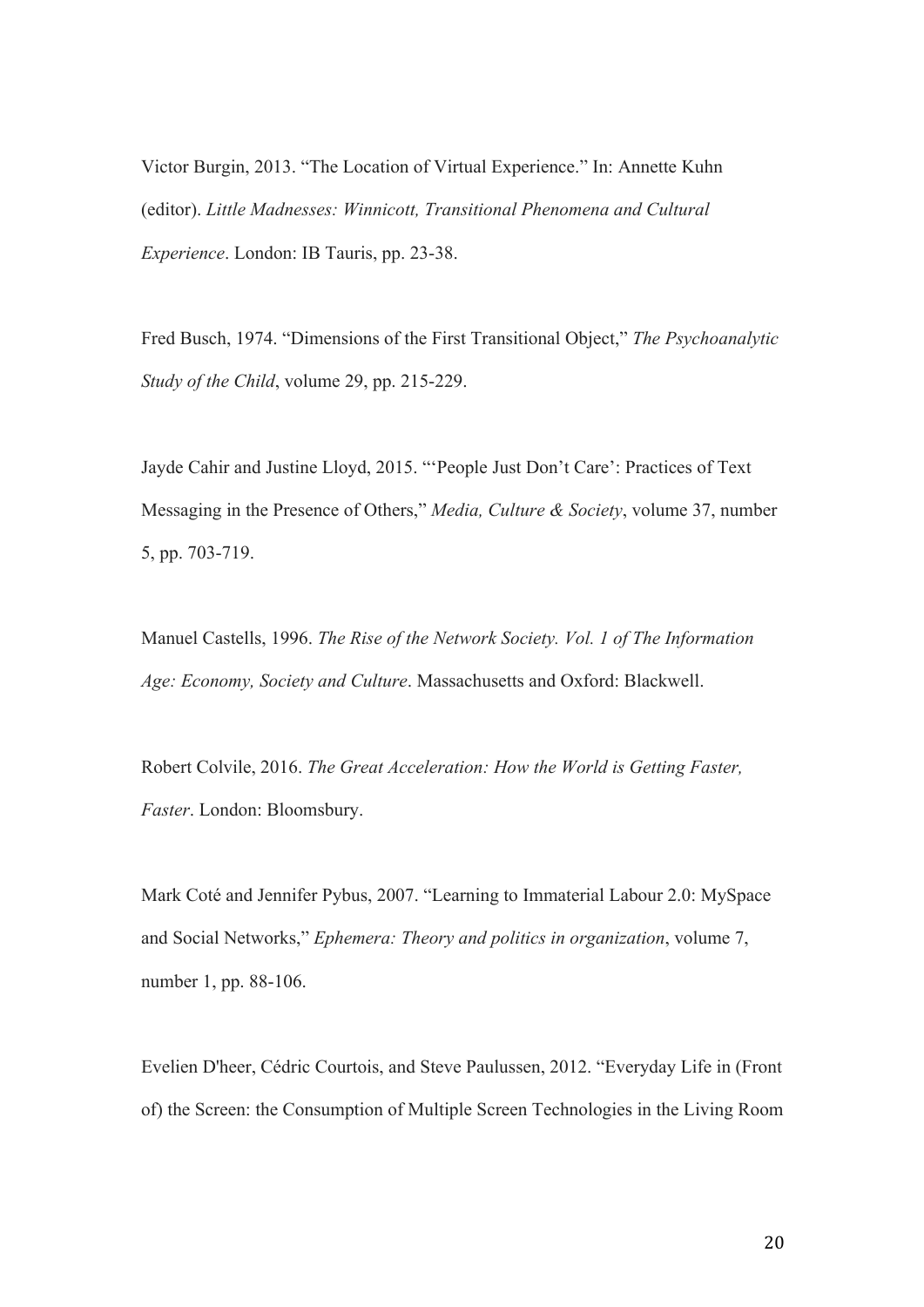Context." In: *EuroITV'12 Proceedings of the 10th European conference on Interactive TV and Video*. ACM, July, pp. 195-198.

Jon Dovey, 2006. "How Do You Play? Identity, Technology and Ludic Culture," *Digital Creativity*, volume 17, number 3, pp. 135-139.

Jon Dovey and Helen W. Kennedy, 2006. *Game Cultures: Computer Games as New Media*. Berkshire, UK: Open University Press.

Anthony Gilét, 2015. "On the Scene: What's a Gay Chill-out?" at http://www.londnr.com/london-lifestyle/on-the-scene-whats-a-gay-chill-out/, accessed 26 July 2016.

Phyllis Greenacre, 1969. "The Fetish and the Transitional Object," *The Psychoanalytic Study of the Child*, volume 24, pp. 144-164.

C. Lee Harrington and Denise D. Bielby, 2005. "Flow, Home, and Media Pleasures," *The Journal of Popular Culture*, volume 38, number 5, pp. 834-854.

C. Lee Harrington, Denise D. Bielby, and Anothony R. Bardo, 2011. "Life Course Transitions and the Future of Fandom," *International Journal of Cultural Studies*, volume 14, number 6, pp. 567-590.

Robert Hassan, 2011. *The Age of Distraction: Reading, Writing, and Politics in a High-Speed Networked Economy* Vol. 1. New Brunswick: Transaction Publishers.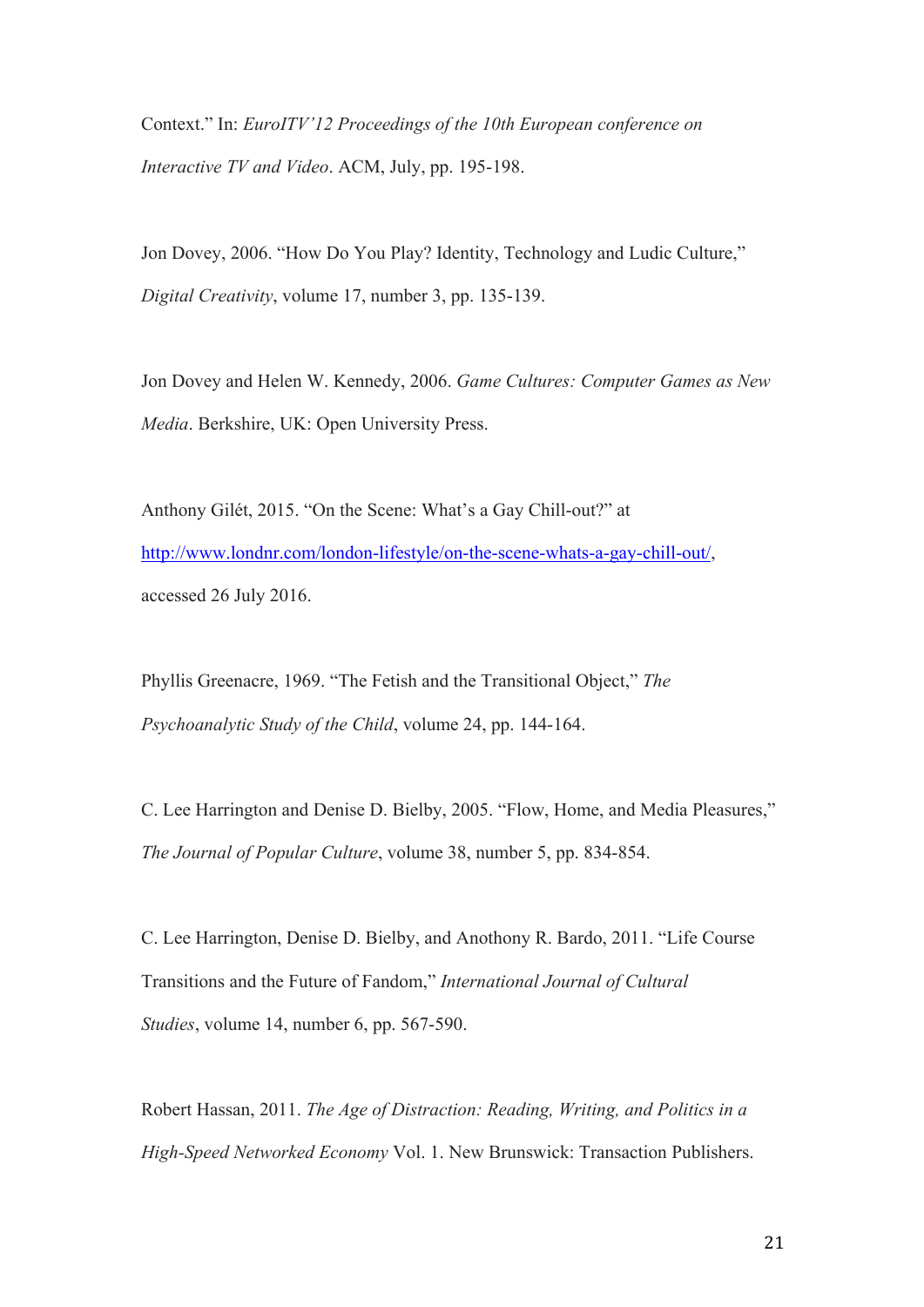Gilbert Herdt, 1987. "Transitional Objects in Sambia Initiation," *Ethos*, volume 15, number 1, pp. 40-57.

Matt Hills, 2013. "Recoded Transitional Objects and Fan Re-readings of Puzzle Films." In: Annette Kuhn (editor). *Little Madnesses: Winnicott, Transitional Phenomena & Cultural Experience.* London: IB Tauris: 103-120.

Arlie Russell Hochschild, 1997. "The Time Bind," *WorkingUSA*, volume 1, number 2, pp. 21-29.

Wayne Hope, 2006. "Global Capitalism and the Critique of Real Time," *Time & Society*, volume 15, number 2-3, pp. 275-302.

Jerry A. Jacobs and Kathleen Gerson, 2001. "Overworked Individuals or Overworked Families? Explaining Trends in Work, Leisure, and Family Time," *Work and Occupations*, volume 28, number 1, pp. 40-63.

Kylie Jarrett, 2014. "The Relevance of 'Women's Work': Social Reproduction and Immaterial Labor in Digital Media," *Television & New Media*, volume 15, number 1, pp. 14-29.

Lucas A. Keefer, Mark J. Landau, Zachary K. Rothschild, and Daniel Sullivan, 2012. "Attachment to Objects as Compensation for Close Others' Perceived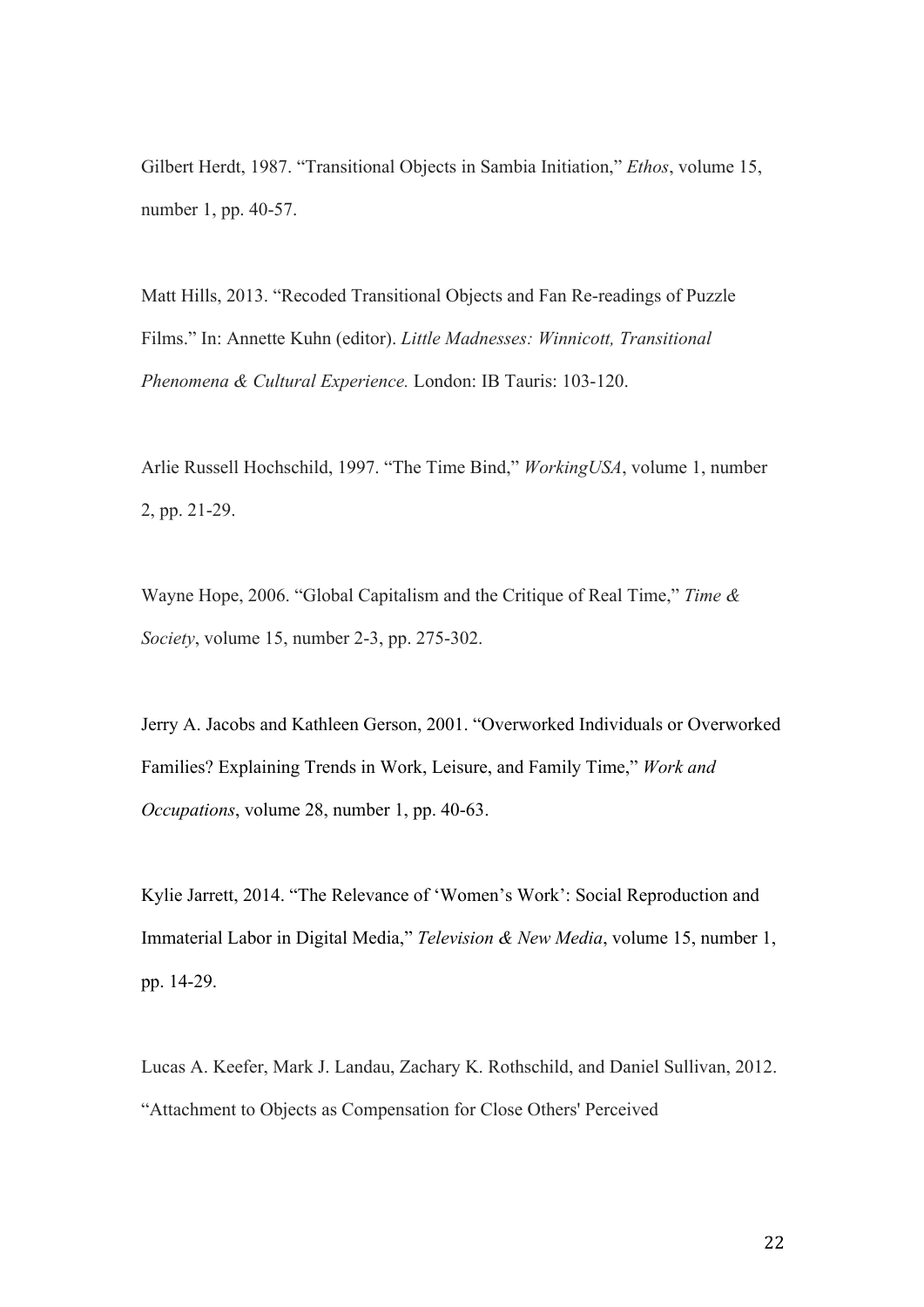Unreliability," *Journal of Experimental Social Psychology*, volume 48, number 4, pp. 912-917.

Kristen L. Knutson, Eve Van Cauter, Paul J. Rathouz, Thomas DeLeire, and Dianne S. Lauderdale, 2010. "Trends in the Prevalence of Short Sleepers in the USA: 1975– 2006," *Sleep*, volume 33, number 1, pp. 37-45.

Annette Kuhn (editor), 2013. *Little Madnesses: Winnicott, Transitional Phenomena and Cultural Experience*. London: IB Tauris.

Kim Kullman, 2010. "Transitional Geographies: Making Mobile Children," *Social & Cultural Geography*, volume 11, number 8, pp. 829-846.

Christopher Lasch, 1991. *The Culture of Narcissism: American Life in an Age of Diminishing Expectations*. New York: WW Norton & Company.

Christine Lavrence and Kristin Lozanski, 2014. "'This Is Not Your Practice Life': lululemon and the Neoliberal Governance of Self," *Canadian Review of Sociology*, volume 51, number 1, pp. 76-94.

Bradley Millington, 2014. "Smartphone Apps and the Mobile Privatization of Health and Fitness," *Critical Studies in Media Communication*, volume 31, number 5, pp. 479-493.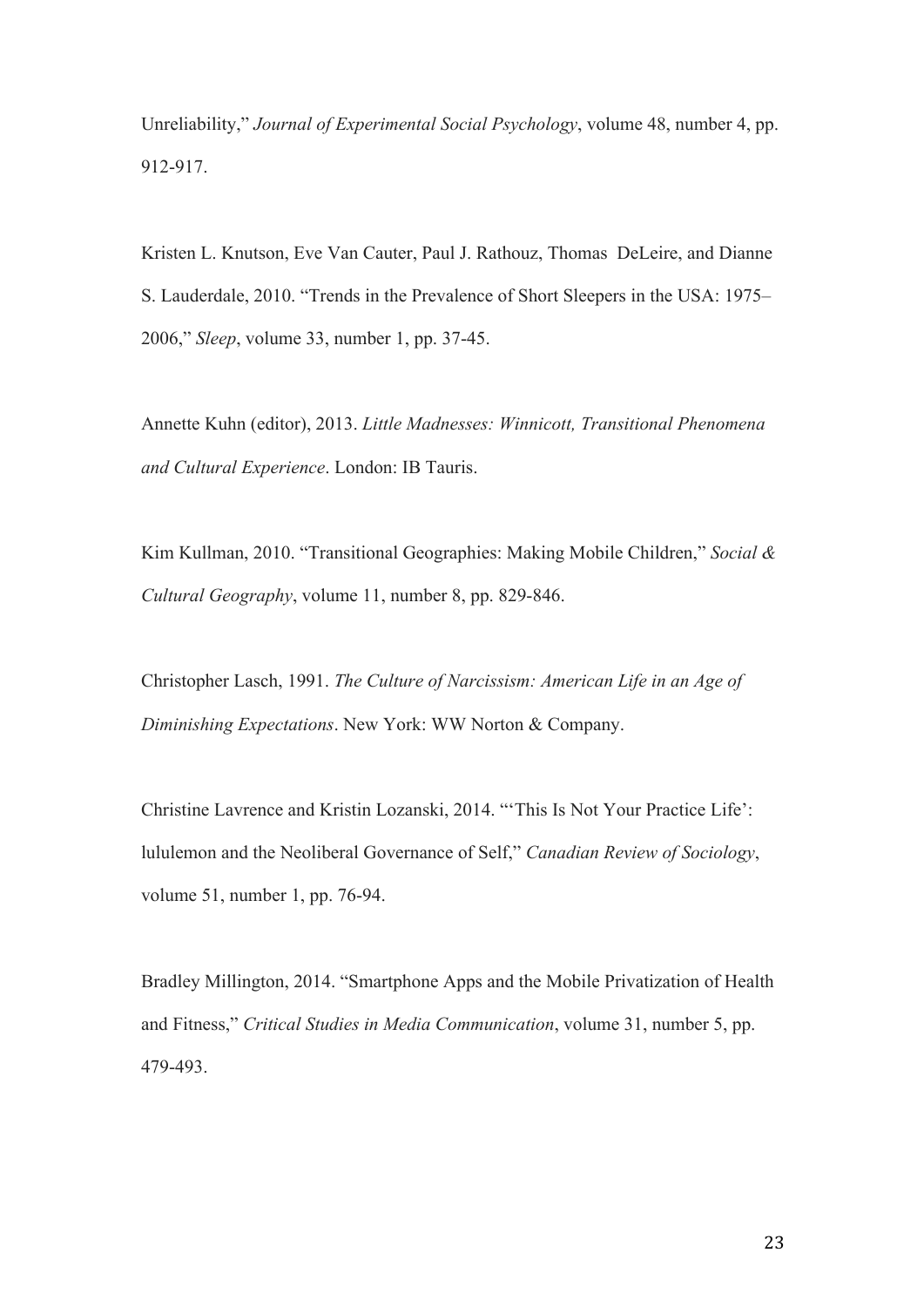Arnold H. Modell, 1976. "The Holding Environment and the Therapeutic Action of Psychoanalysis," *Journal of the American Psychoanalytic Association*, volume 24, number 2, pp. 285—307.

Tania Modleski, 1983. "The Rhythms of Reception: Daytime Television and Women's Work." In: E. Ann Kaplan (editor). *Regarding Television*. Westport, CT: University Publications of America, pp. 67-75.

Giovanni Nanni, 2013. *The Colonisation of Time: Ritual, Routine and Resistance in the British Empire*. Manchester: Manchester University Press.

Brett Neilson and Ned Rossiter, 2005. "From Precarity to Precariousness and Back Again: Labour, Life and Unstable Networks," *Fibreculture*, volume 5, at http://five.fibreculturejournal.org/fcj-022-from-precarity-to-precariousness-and-backagain-labour-life-and-unstable-networks/, accessed 26 July 2016.

David Neilson, 2015. "Class, Precarity, and Anxiety under Neoliberal Global Capitalism: From Denial to Resistance," *Theory & Psychology*, volume 25, number 2, pp. 184-201*.* 

Thomas H Ogden, 2004. "On Holding and Containing, Being and Dreaming," *The International Journal of Psychoanalysis*, volume 85, number 6, pp. 1349-1364.

David J. Parkin, 1999. "Mementoes as Transitional Objects in Human Displacement," *Journal of Material Culture*, volume 4, number 3, pp. 303-320.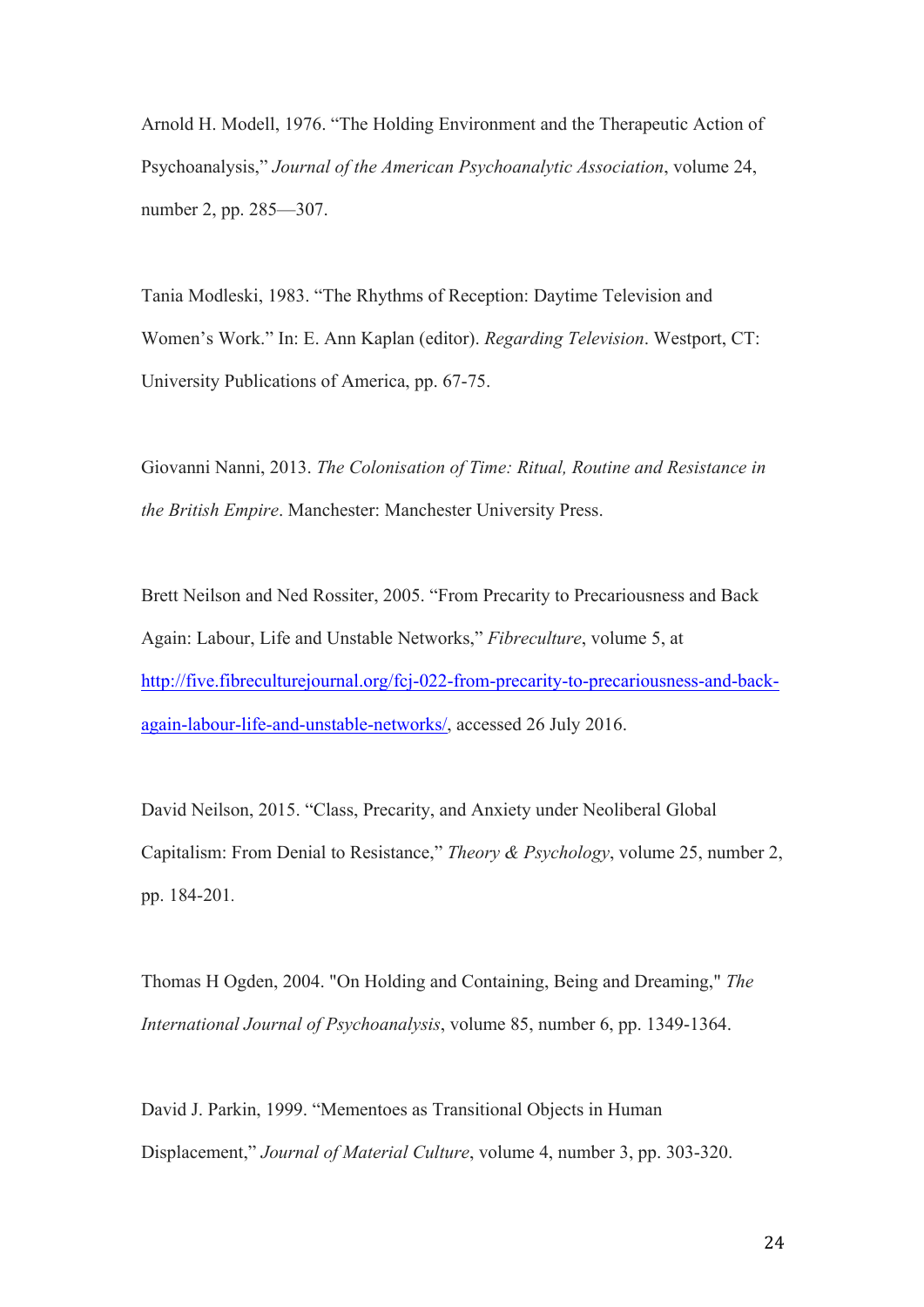Patricia Pulham, 2008. *Art and the Transitional Object in Vernon Lee's Supernatural Tales*. Aldershot: Ashgate Publishing, Ltd.

Rivka Ribak, 2009. "Remote Control, Umbilical Cord and Beyond: The Mobile Phone as a Transitional Object," *British Journal of Developmental Psychology*, volume 27, number 1, pp. 183-196.

Jessica Ringrose and Valerie Walkerdine, 2008. "Regulating the Abject: The TV Make-over as Site of Neo-liberal Reinvention Toward Bourgeois Femininity," *Feminist Media Studies*, volume 8, number 3, pp. 227-246.

Kevin Rouff, no date. "On the Surface: The Rounded Rectangle," at https://www.academia.edu/7416831/On\_the\_Surface\_The\_Rounded\_Rectangle, accessed 16 June 2016.

Roger Silverstone, 1993. "Television, Ontological Security and the Transitional Object," *Media, Culture & Society*, volume 15, number 4, pp. 573-598.

Joyce Slochower, 1991. "Variations in the Analytic Holding Environment," *The International Journal of Psycho-analysis*, volume 72, number 4, p. 709.

Jack Spector, 1988. "The State of Psychoanalytic Research in Art History," *The Art Bulletin*, volume 70, number 1, pp. 49-76.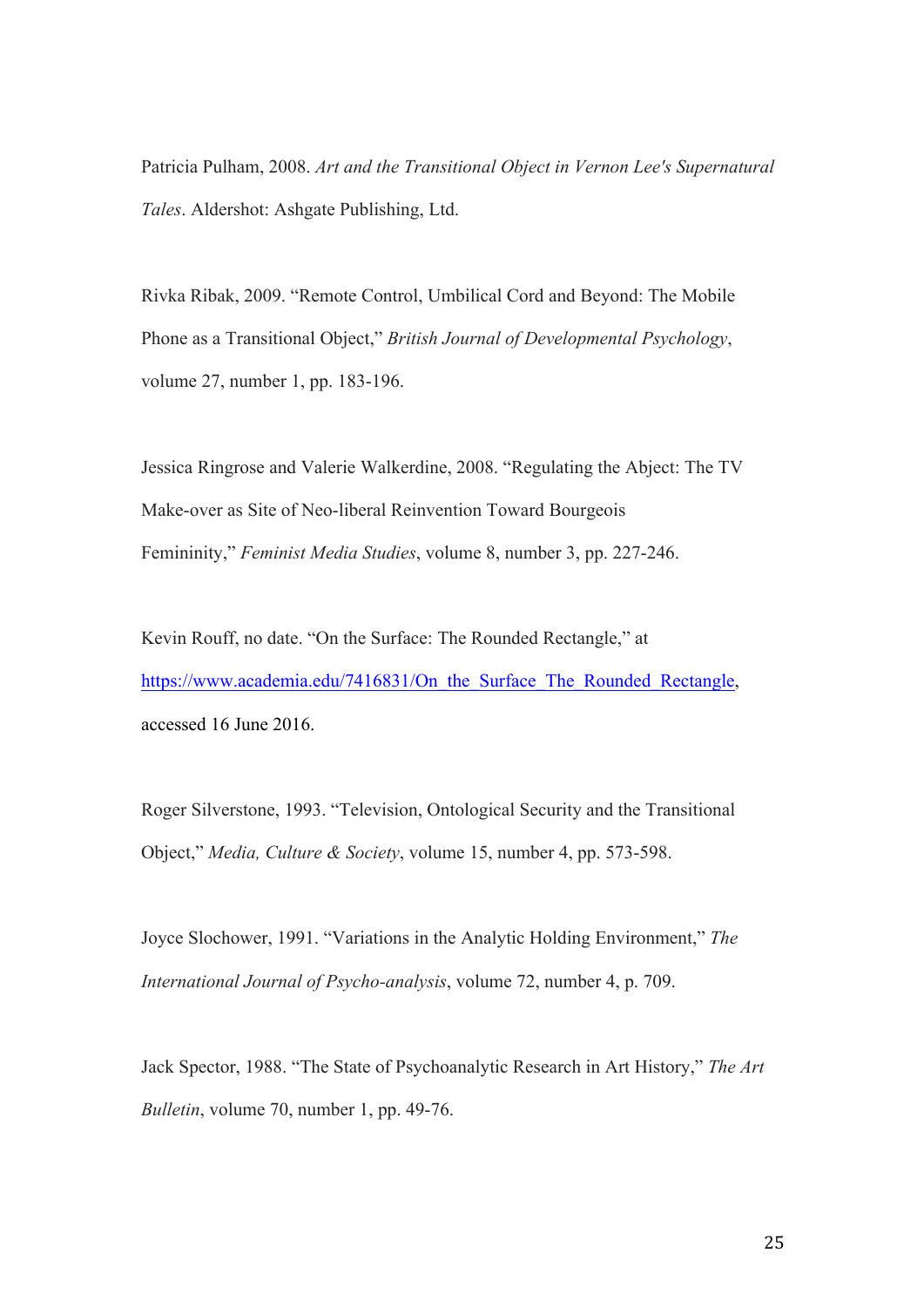Nik Theodore, 2003. "Political Economies of Day Labour: Regulation and Restructuring of Chicago's Contingent Labour Markets," *Urban Studies*, volume 40, number 9, pp. 1811-1828.

Edward Palmer Thompson, 1967. "Time, Work-discipline and Industrial Capitalism," *Past and Present*, volume 38, pp. 56-97.

Richard M. Titmuss, 1970. *The Gift Relationship*: *From Human Blood to Social Policy*. London: New Press.

Sherry Turkle, 2012. *Alone Together: Why We Expect More From Technology and Less from Each Other*. New York: Basic Books.

Jose Van Dijck, 2009. "Users Like You? Theorizing Agency in User-generated Content," *Media, Culture and Society,* volume 31, number 1, pp. 41-58.

Femke Van Horen, and Thomas Mussweiler, 2014. "Soft Assurance: Coping with Uncertainty through Haptic Sensations," *Journal of Experimental Social Psychology*, volume 54, pp. 73-80.

Judy Wajcman, 2008. "Life in the Fast Lane? Towards a Sociology of Technology and Time," *British Journal of Sociology*, volume 59, number 1, pp. 59-77.